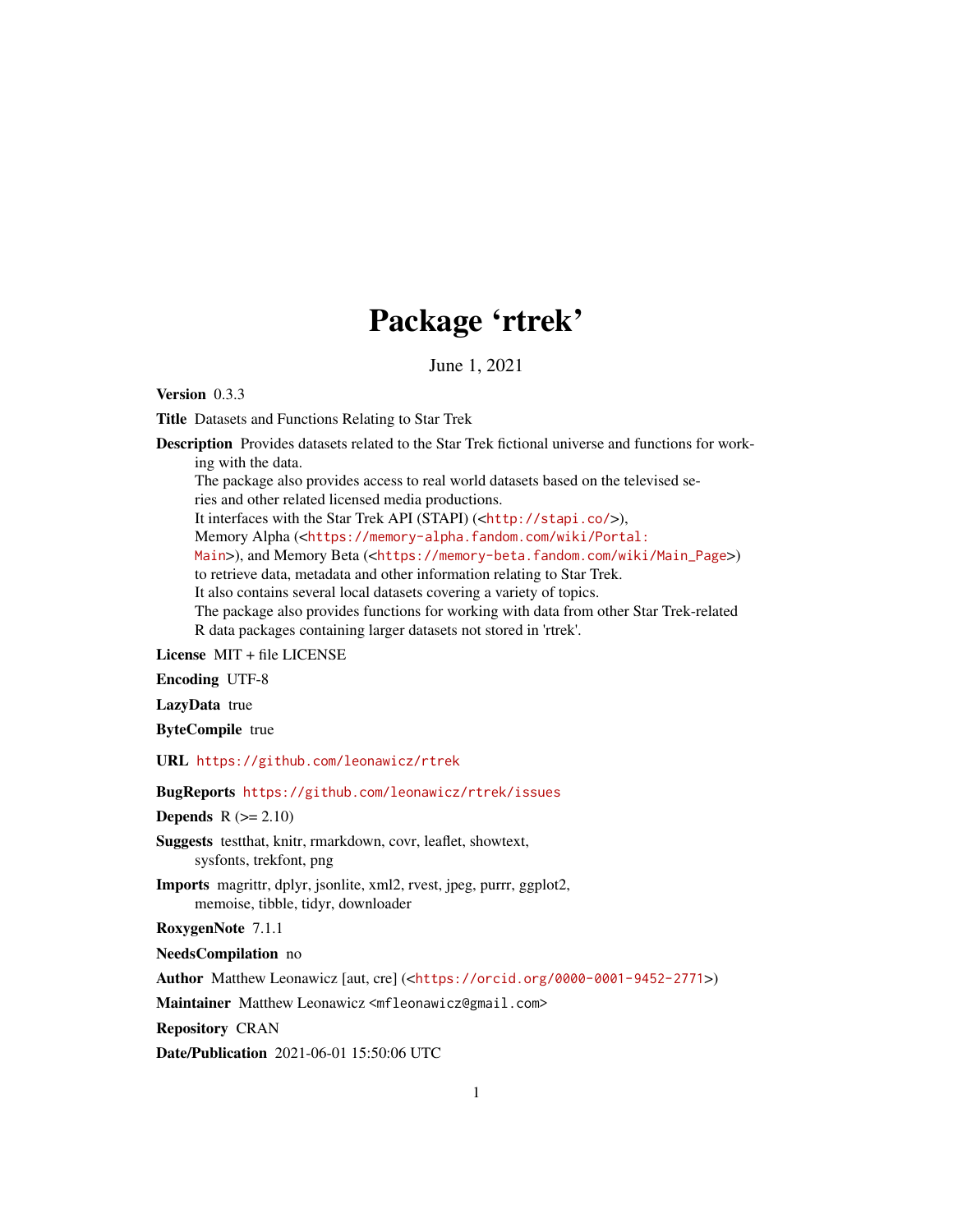## <span id="page-1-0"></span>R topics documented:

|           | $\overline{2}$ |
|-----------|----------------|
|           | $\overline{3}$ |
|           | $\overline{4}$ |
|           | 5              |
|           | 5              |
|           | 6              |
|           | $\overline{7}$ |
|           | 8              |
|           | 9              |
|           | 11             |
|           | 11             |
|           | 13             |
| stBooks   | 13             |
|           | 14             |
|           | 14             |
|           | 15             |
| stSpecies | 15             |
|           | 16             |
|           | 16             |
|           | 17             |
|           | 17             |
|           | 18             |
|           | 19             |
|           | 19             |
|           | 20             |
|           | 21             |
|           | 22             |
| tlBooks   | 23             |
| tlEvents  | 23             |
|           | 24             |
|           |                |
|           | 25             |

## **Index**

<span id="page-1-1"></span> $ma\_article$ 

Read Memory Alpha article

## Description

Read Memory Alpha article content and metadata.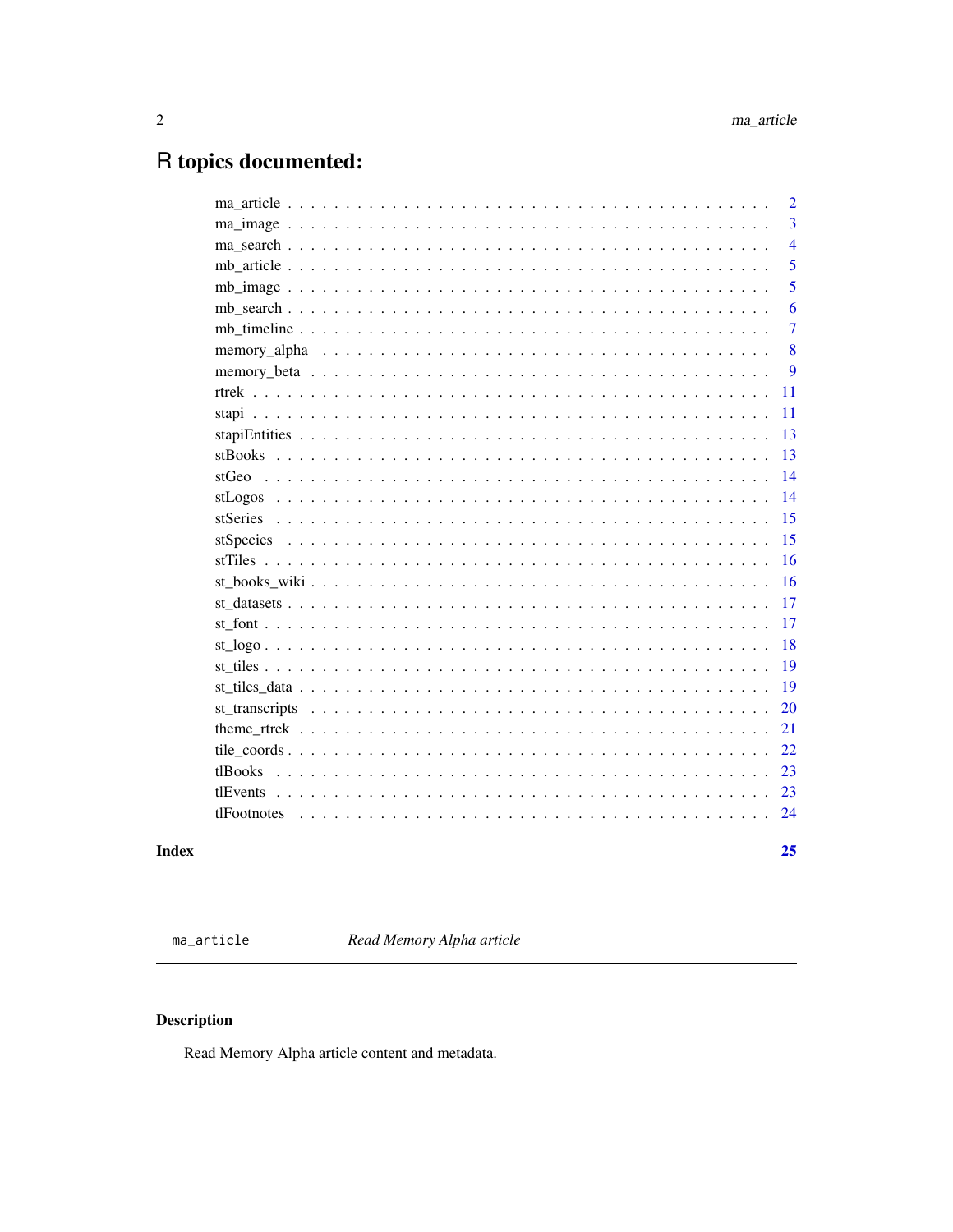<span id="page-2-0"></span>ma\_image 3

## Usage

```
ma_article(
  url,
  content_format = c("xml", "character"),
  content\_nodes = c("h2", "h3", "p", "b", "ul"),browse = FALSE
\mathcal{E}
```
## Arguments

| url    | character, article URL. Expects package-style short URL. See examples.               |
|--------|--------------------------------------------------------------------------------------|
|        | content_format character, the format of the article main text, "xml" or "character". |
|        | content_nodes character, which top-level nodes in the article main text to retain.   |
| browse | logical, also open url in browser.                                                   |

## Details

Article content is returned in a nested, tidy data frame.

## Value

a nested data frame

## Examples

ma\_article("Azetbur")

ma\_image *Memory Alpha images*

## Description

Download a Memory Alpha image and return a ggplot object.

#### Usage

ma\_image(url, file, keep = FALSE)

## Arguments

| url  | character, the short url of the image, for example as returned by memory alpha.<br>See example. |
|------|-------------------------------------------------------------------------------------------------|
| file | character, output file name. Optional. See details.                                             |
| keep | logical, if FALSE (default) then file is only temporary.                                        |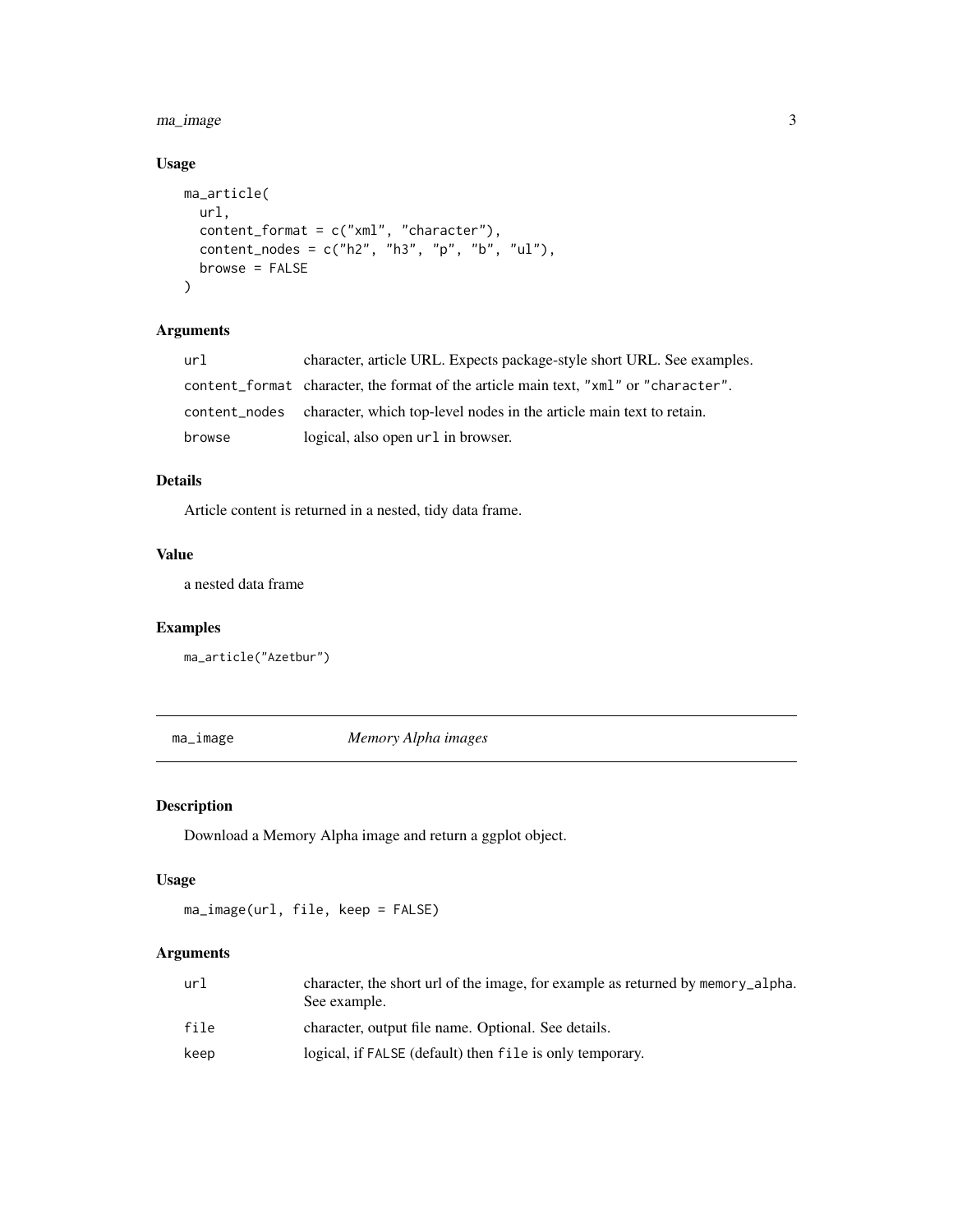## <span id="page-3-0"></span>Details

By default the downloaded file is not retained (keep = FALSE). The filename is derived from url if file is not provided. Whether or not the output file is kept, a ggplot object of the image is returned.

#### Value

a ggplot object

## Examples

## Not run: ma\_image("File:Gowron\_attempts\_to\_recruit\_Worf.jpg")

ma\_search *Memory Alpha site search*

## Description

Perform a Memory Alpha site search.

#### Usage

ma\_search(text, browse = FALSE)

## Arguments

| text   | character, search query.                      |
|--------|-----------------------------------------------|
| browse | logical, open search results page in browser. |

#### Details

This function returns a data frame containing the title, truncated text preview, and relative URL for the first page of search results. It does not recursively collate search results through subsequent pages of results. There could be an unexpectedly high number of pages of results depending on the search query. Since the general nature of this search feature seems relatively casual anyway, it aims only to provide a first page preview.

## Value

a data frame

#### Examples

ma\_search("Worf")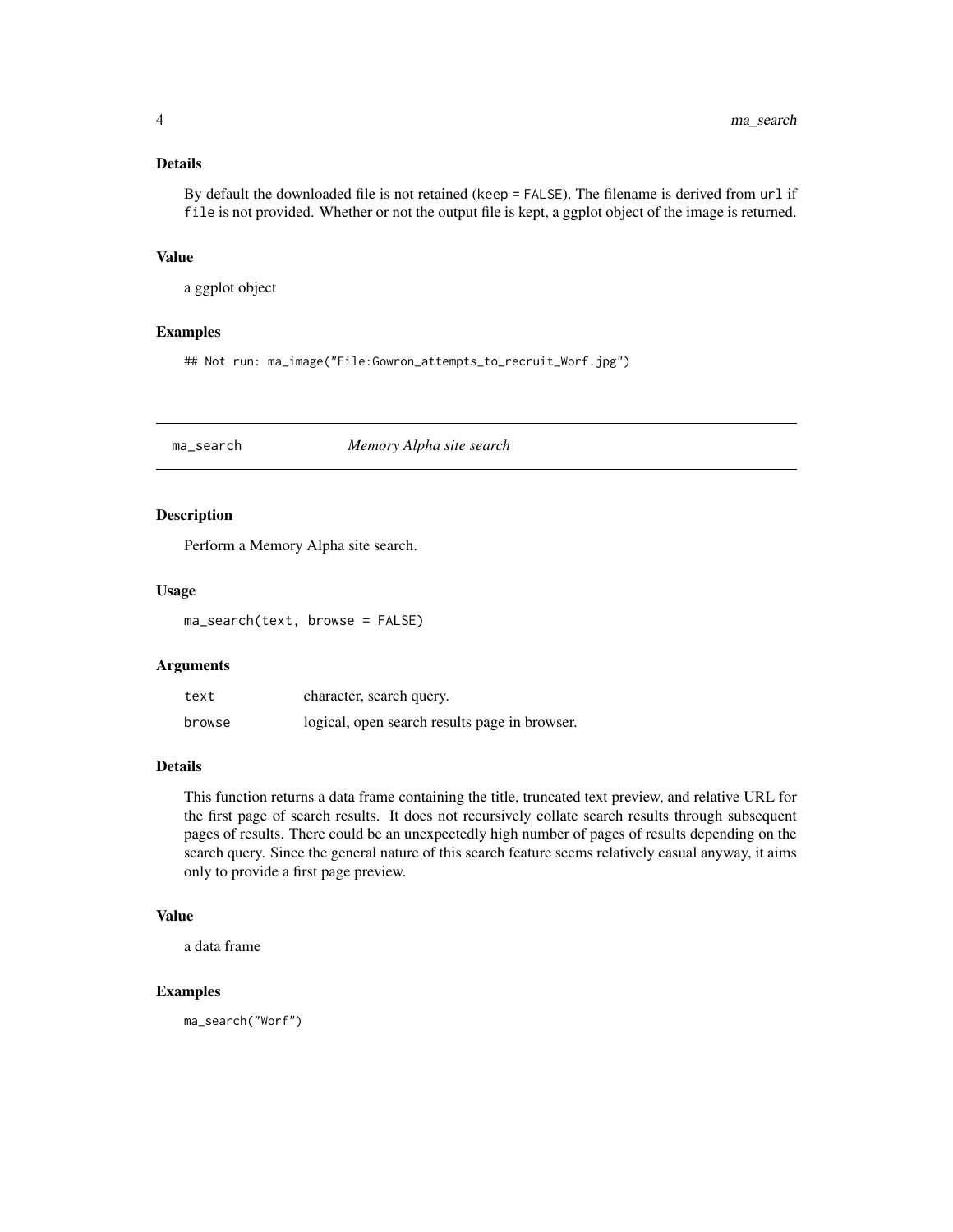<span id="page-4-1"></span><span id="page-4-0"></span>

Read Memory Beta article content and metadata.

## Usage

```
mb_article(
 url,
  content_format = c("xml", "character"),content_nodes = c("h2", "h3", "h4", "p", "b", "ul", "dl", "table"),
 browse = FALSE
\mathcal{E}
```
#### Arguments

| url    | character, article URL. Expects package-style short URL. See examples.               |
|--------|--------------------------------------------------------------------------------------|
|        | content format character, the format of the article main text, "xml" or "character". |
|        | content_nodes character, which top-level nodes in the article main text to retain.   |
| browse | logical, also open url in browser.                                                   |

## Details

Article content is returned in a nested, tidy data frame.

## Value

a nested data frame

## Examples

```
mb_article("Azetbur")
```
mb\_image *Memory Beta images*

## Description

Download a Memory Beta image and return a ggplot object.

## Usage

mb\_image(url, file, keep = FALSE)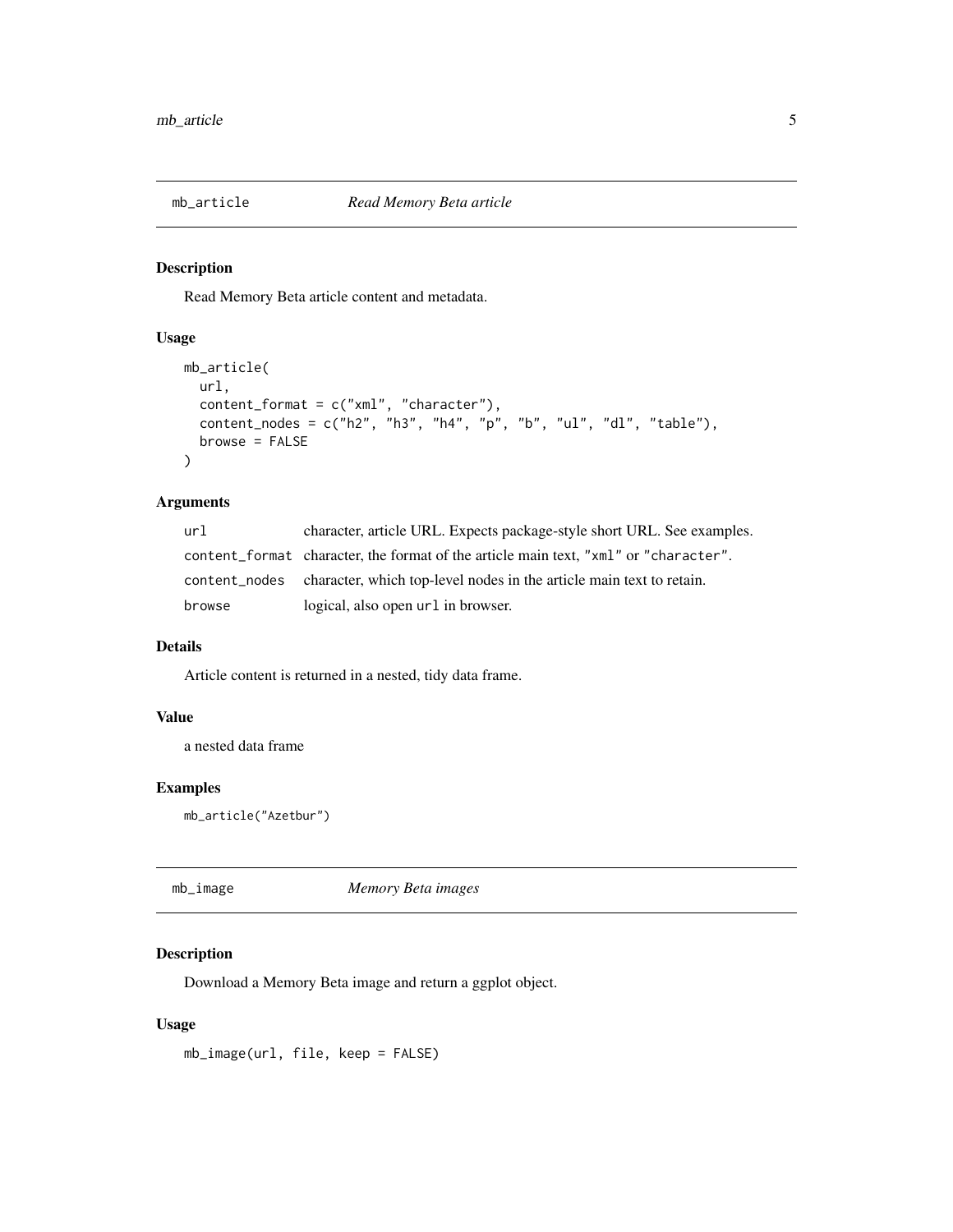## <span id="page-5-0"></span>Arguments

| url  | character, the short url of the image, for example as returned by memory_beta.<br>See example. |
|------|------------------------------------------------------------------------------------------------|
| file | character, output file name. Optional. See details.                                            |
| keep | logical, if FALSE (default) then file is only temporary.                                       |

#### Details

By default the downloaded file is not retained (keep = FALSE). The filename is derived from url if file is not provided. Whether or not the output file is kept, a ggplot object of the image is returned.

#### Value

a ggplot object

#### Examples

## Not run: mb\_image("File:DataBlaze.jpg")

mb\_search *Memory Beta site search*

## Description

Perform a Memory Beta site search.

## Usage

```
mb_search(text, browse = FALSE)
```
## Arguments

| text   | character, search query.                      |
|--------|-----------------------------------------------|
| browse | logical, open search results page in browser. |

#### Details

This function returns a data frame containing the title, truncated text preview, and relative URL for the first page of search results. It does not recursively collate search results through subsequent pages of results. There could be an unexpectedly high number of pages of results depending on the search query. Since the general nature of this search feature seems relatively casual anyway, it aims only to provide a first page preview.

## Value

a data frame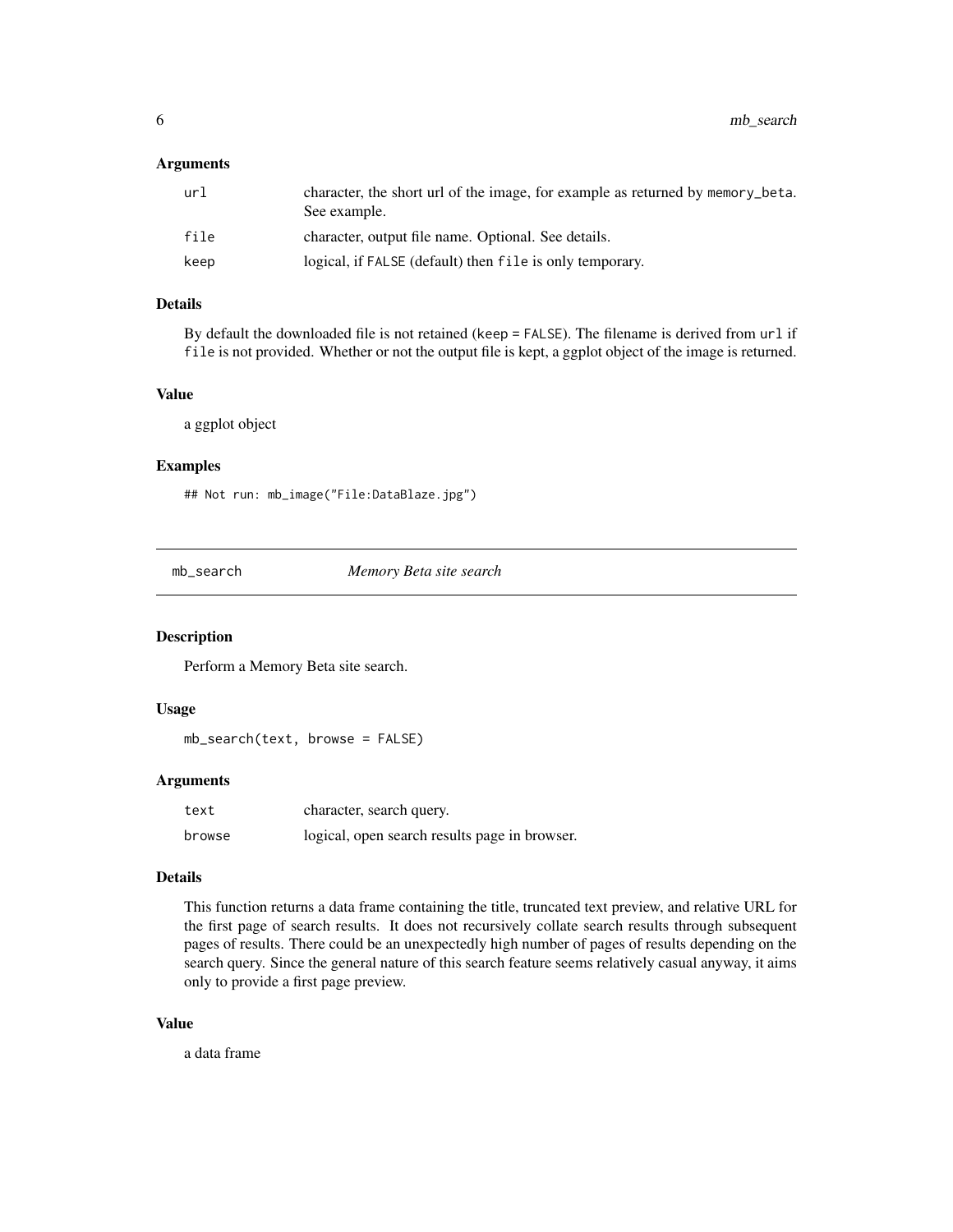## <span id="page-6-0"></span>mb\_timeline 7

#### Examples

mb\_search("Worf")

mb\_timeline *Memory Beta timeline*

#### **Description**

Access curated data frames containing Star Trek timeline data.

#### Usage

mb\_timeline(x)

#### **Arguments**

x numeric or character, description of the desired timeline window. See details.

## Details

The timeline data is from the [Memory Beta Chronology.](https://memory-beta.fandom.com/wiki/Memory_Beta_Chronology)

x can be a numeric vector of years, e.g. x = 2371:2364. This should only be used if you know (or can safely assume) a year exists as a page on Memory Beta. Check there first if unsure. x may otherwise be scalar character. This can be a specific decade in the form, e.g., "2370s". If a decade, it must fall in the range from "1900s" through "2490s". The decade option pulls back data from the decade page entry, or if individual year pages exist within the given decade, it will pull the data for each existing year.

Special values: For the more distant past or future, use the character options  $x =$ "past" or  $x =$ "future".  $x =$  "main" will pull from the main part of the timeline, 1900 - 2499.  $x =$  "complete" combines past, main, and future in order.

The distant past and future have few entries, and thus few pages. However, both of these last two options, "main" and complete, must download a large number of pages. For this reason, rtrek employs anti-DOS measures to prevent an unwitting user from making too many requests too quickly from Memory Beta. The function would otherwise be far faster. However, to be a friendly neighbor in the cosmos, rtrek enforces a minimum one-second wait between timeline requests. This can lead to downloading the full timeline to take ten minutes or so even if you have a fast connection; most of the time it takes is spent waiting patiently.

Also, like other functions that work with Memory Alpha and Memory Beta data, mb\_timeline wraps around internal functions that are sensibly memoized. This means that if you make the same call twice in your R session, you won't have to wait at all, because the result is cached in memory. The call will appear to run instantaneously the second time around, but that's because nothing is happening other than returning the cached result from the initial call.

#### Value

a list of two data frames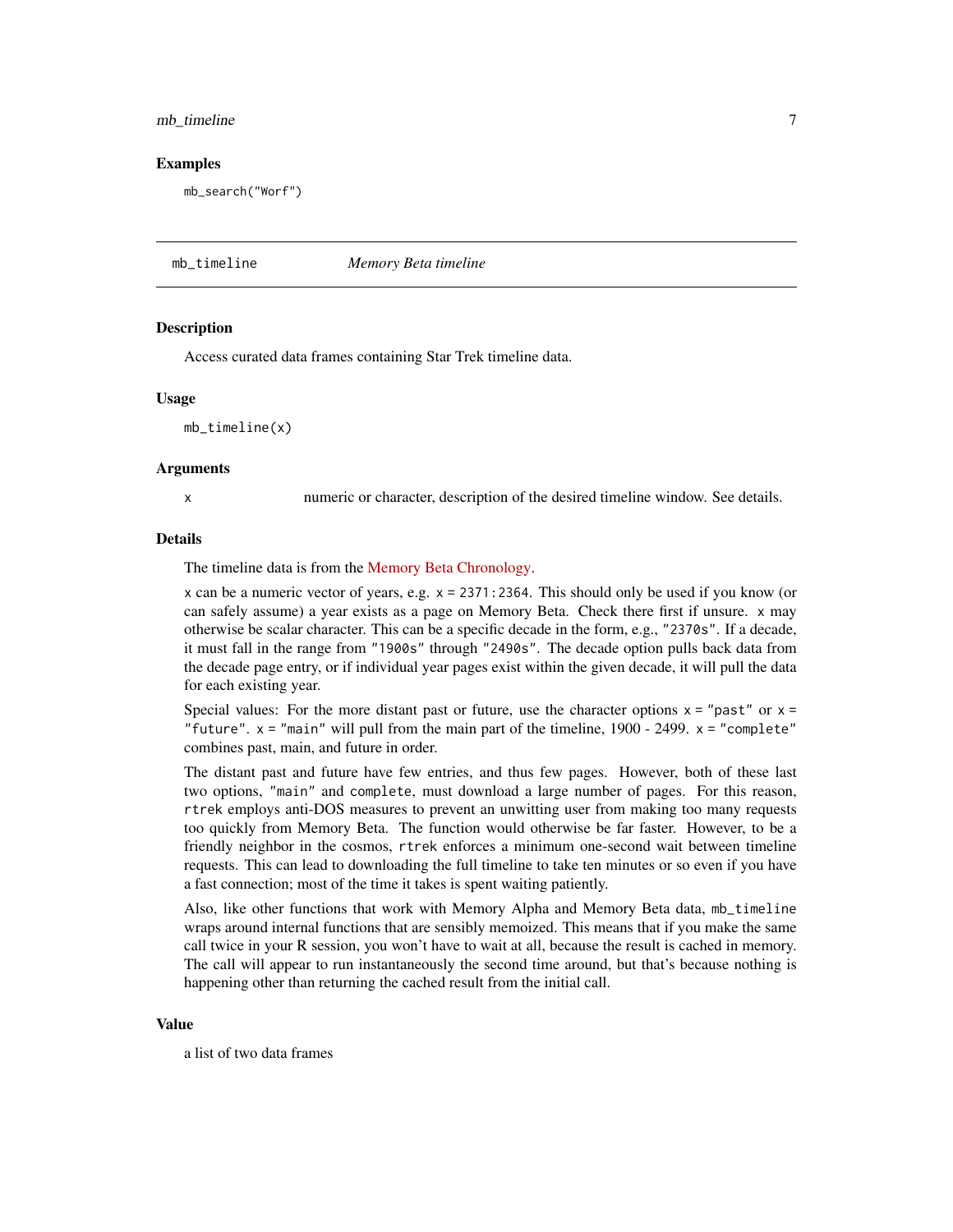#### Examples

```
mb_timeline(2360)
## Not run:
mb_timeline("2360s")
mb_timeline("past")
mb_timeline("future")
mb_timeline("main")
mb_timeline("complete")
## End(Not run)
```
<span id="page-7-1"></span>memory\_alpha *Memory Alpha API*

#### **Description**

Access Star Trek content from Memory Alpha ([https://memory-alpha.fandom.com/wiki/Porta](https://memory-alpha.fandom.com/wiki/Portal:Main)l: [Main](https://memory-alpha.fandom.com/wiki/Portal:Main)).

#### Usage

memory\_alpha(endpoint)

#### Arguments

endpoint character, See details.

## **Details**

The content returned is always a data frame. The structure changes slightly depending on the nature of the endpoint, but results from different endpoints can be merged easily.

Portals: At the highest level, passing enpoind = "portals" returns a data frame listing the available Memory Alpha portals supported by rtrek. A column of relative URLs is also included for reference, but can be ignored.

Portal Categories: In all other cases, the endpoint string must begin with one of the valid portal IDs. Passing only the ID returns a data frame with IDs and relative URLs associated with the available categories in the specific portal. There are two additional columns, group and subgroup, that may provide additional grouping context for the entry IDs in larger tables. As with the relative URLs, you do not have to make explicit use of these variables.

Selecting a specific category within a portal is done by appending the portal ID in endpoint with the category ID, separated by a forward slash. You can append nested subcategory IDs with forward slashes, provided they subcategories exist.

<span id="page-7-0"></span>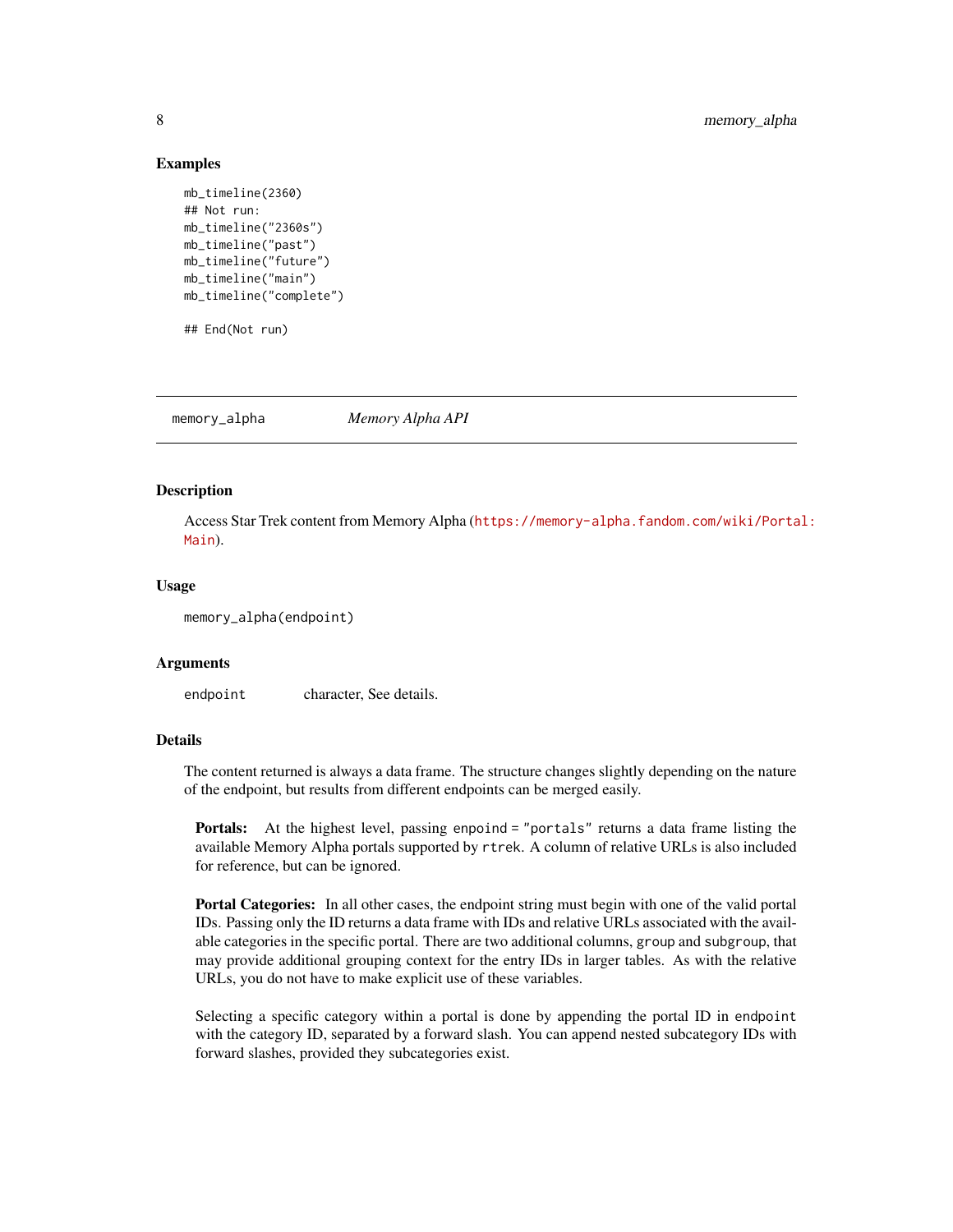<span id="page-8-0"></span>Articles: When the endpoint is neither a top-level portal or one of a portal's categories (or subcategories, if available), it is an article. An article is a terminal node, meaning you cannot nest further. An article will be any entry whose URL does not begin with Category:. In this case, the content returned is still a data frame for consistency, but differs substantially from the results of non-terminal endpoints.

Memory Alpha is not a database containing convenient tables. Articles comprise the bulk of what Memory Alpha has to offer. They are not completely unstructured text, but are loosely structured. Some assumptions are made and memory\_alpha returns a data frame containing article text and links. It is up to the user what to do with this information, e.g., performing text analyses.

Additional notes: The url column included in results for context uses relative paths to save space. The full URLs all begin the same. To visit a URL directly, prepend it with https://memory-alpha.fandom.com/wi

Also note that once you know the relative URL for an article, e.g., "Worf", you do not need to traverse through one of the portals using an endpoint string to retrieve its content. You can instead use ma\_article("Worf").

memory\_alpha provides an overview perspective on how content available at Memory Alpha is organized and can be searched for through a variety of hierarchical layouts. And in some cases this structure that can be obtained in table form can be useful as data or metadata in itself. Alternatively, ma\_article is focused exclusively on pulling back content from known articles.

#### Value

a data frame

#### See Also

[ma\\_article](#page-1-1), [memory\\_beta](#page-8-1)

#### Examples

memory\_alpha("portals") # show available portals

memory\_alpha("people") # show portal categories for People portal memory\_alpha("people/Klingons") # show people in Klingons subcategory memory\_alpha("people/Klingons/Worf") # return terminal article content

<span id="page-8-1"></span>memory\_beta *Memory Beta API*

#### **Description**

Access Star Trek content from Memory Beta ([https://memory-beta.fandom.com/wiki/Main\\_](https://memory-beta.fandom.com/wiki/Main_Page) [Page](https://memory-beta.fandom.com/wiki/Main_Page)).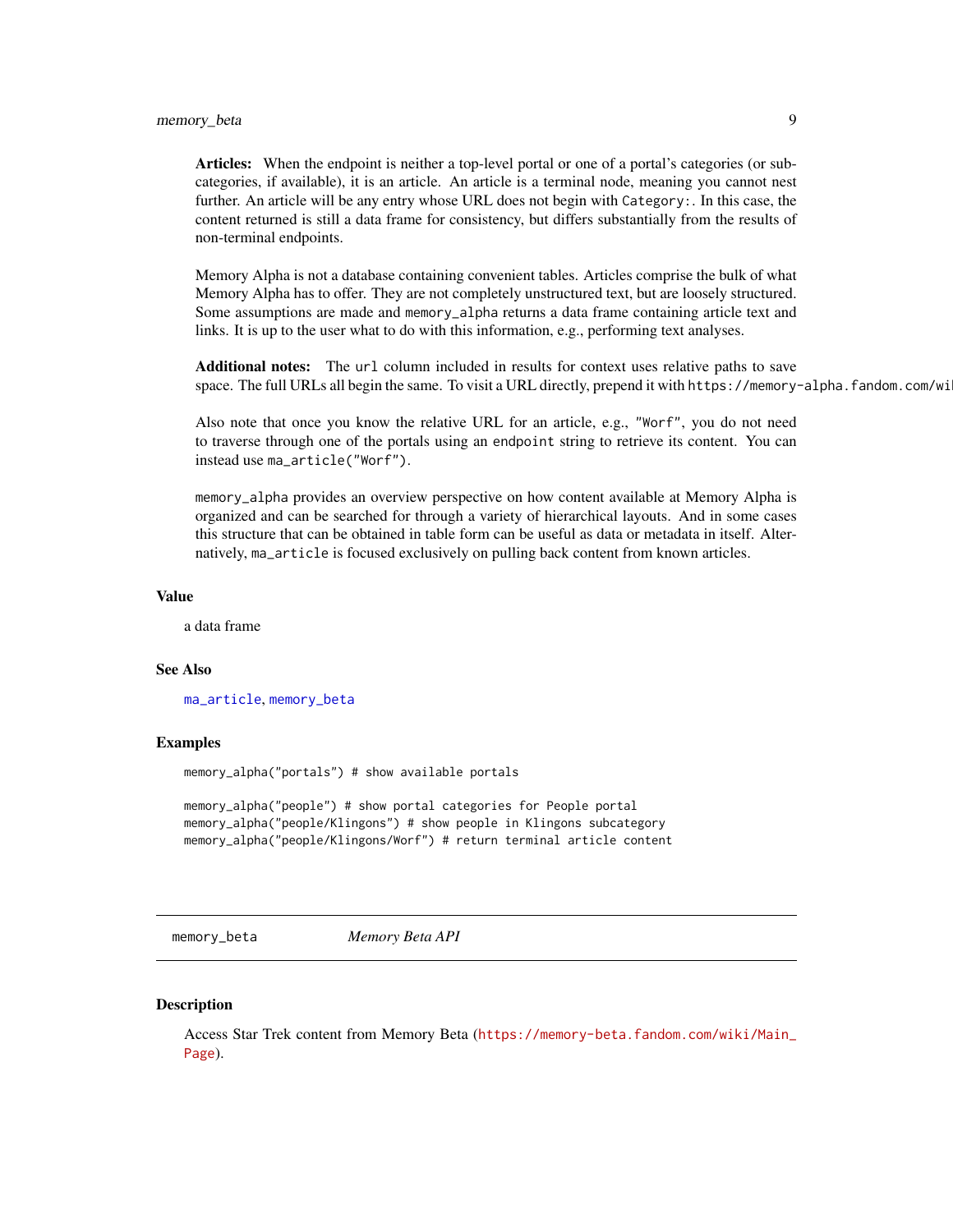#### Usage

memory\_beta(endpoint)

#### Arguments

endpoint character, See details.

#### Details

The content returned is always a data frame. The structure changes slightly depending on the nature of the endpoint, but results from different endpoints can be merged easily.

Portals: At the highest level, passing enpoind = "portals" returns a data frame listing the available Memory Beta portals supported by rtrek. A column of relative URLs is also included for reference, but can be ignored. Compared to Memory Alpha, Memory Beta does not technically offer "portals", but for consistency in rtrek, several high level categories on Memory Beta are treated as portal options. See [memory\\_alpha](#page-7-1) for comparison.

Portal categories: In all other cases, the endpoint string must begin with one of the valid portal IDs. Passing only the ID returns a data frame with IDs and relative URLs associated with the available categories in the specific portal. Unlike memory\_alpha, there are no group or subgroup columns. Memory Beta offers a more consistent reliance on the simple hierarchy of categories and articles.

Selecting a specific category within a portal is done by appending the portal ID in endpoint with the category ID, separated by a forward slash. You can append nested subcategory IDs with forward slashes, provided the subcategories exist.

Articles: When the endpoint is neither a top-level portal or one of a portal's categories (or subcategories, if available), it is an article. An article is a terminal node, meaning you cannot nest further. An article will be any entry whose URL does not begin with Category:. In this case, the content returned is still a data frame for consistency, but differs substantially from the results of non-terminal endpoints.

Memory Beta is not a database containing convenient tables. Articles comprise the bulk of what Memory Beta has to offer. They are not completely unstructured text, but are loosely structured. Some assumptions are made and memory\_beta returns a data frame containing article text and links. It is up to the user what to do with this information, e.g., performing text analyses.

Additional notes: The url column included in results for context uses relative paths to save space. The full URLs all begin the same. To visit a URL directly, prepend it with https://memory-beta.fandom.com/wik

Also note that once you know the relative URL for an article, e.g., "Worf, \_son\_of\_Mogh", you do not need to traverse through one of the portals using an endpoint string to retrieve its content. You can instead use mb\_article("Worf,\_son\_of\_Mogh").

memory\_beta provides an overview perspective on how content available at Memory Beta is organized and can be searched for through a variety of hierarchical layouts. And in some cases this structure that can be obtained in table form can be useful as data or metadata in itself. Alternatively, mb\_article is focused exclusively on pulling back content from known articles.

<span id="page-9-0"></span>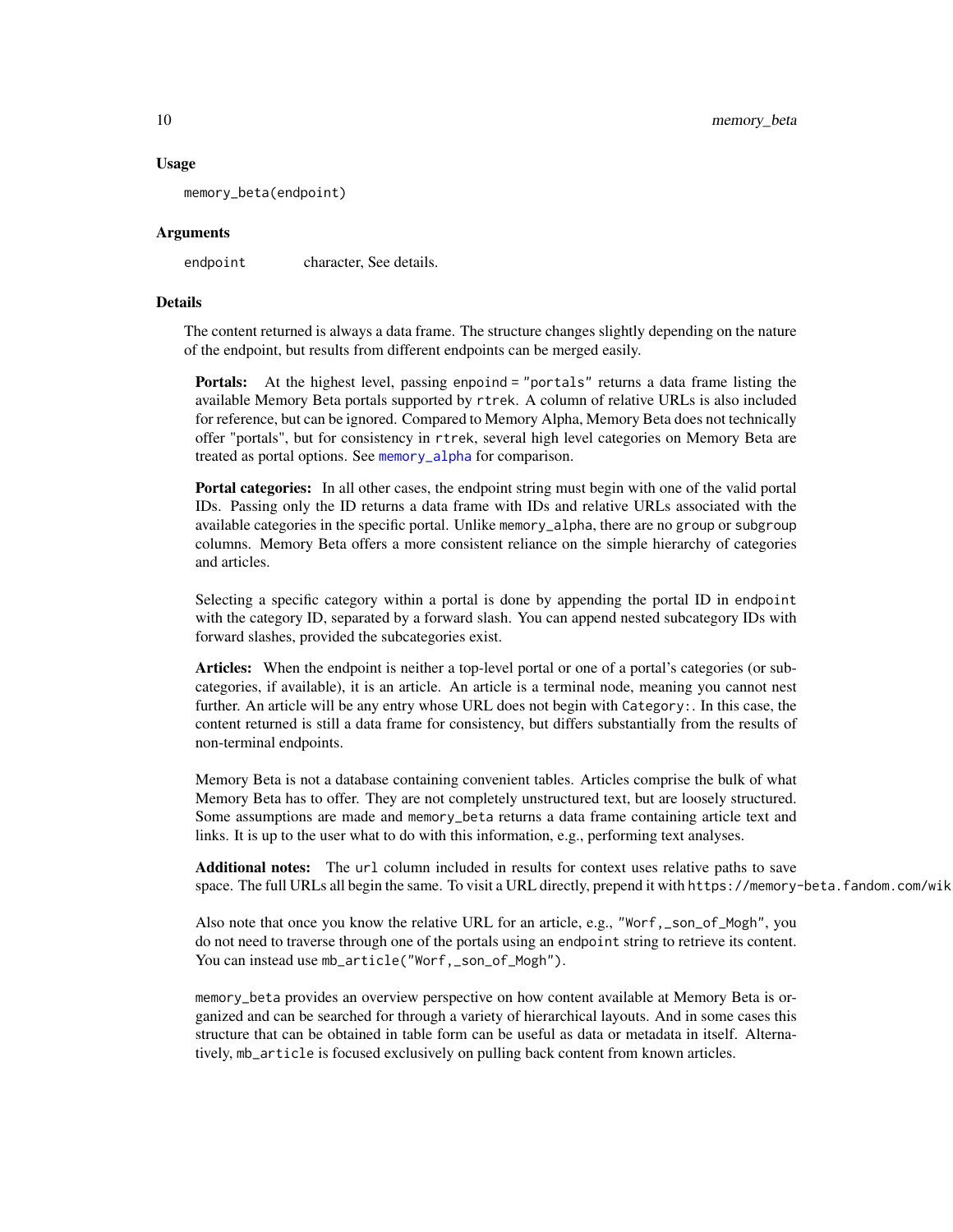<span id="page-10-0"></span>rtrek 11

## Value

a data frame

#### See Also

[mb\\_article](#page-4-1), [memory\\_alpha](#page-7-1)

#### Examples

```
memory_beta("portals") # show available portals
endpoint <- "characters/Characters by races and cultures/Klingonoids/Klingons"
x <- memory_beta(endpoint)
x <- x[grep("Worf", x$Klingons), ]
x
memory_beta(paste0(endpoint, "/Worf, son of Mogh")) # return terminal article content
```
rtrek *rtrek: Star Trek datasets and related R functions.*

#### Description

The rtrek package contains a collection of Star Trek-themed datasets and R functions to assist with their use. The package interfaces with the Star Trek API (STAPI), Memory Alpha and Memory Beta to retrieve data, metadata and other information relating to the Star Trek fictional universe.

#### Details

The package also contains several local datasets covering a variety of topics such as Star Trek timeline data, universe species data and geopolitical data. Some of these are more information rich, while others are toy examples useful for simple demonstrations. The bulk of Star Trek data is accessed from external sources by API. A future version of rtrek will also include summary datasets resulting from text mining analyses of Star Trek novels.

<span id="page-10-1"></span>stapi *Retrieve Star Trek data from STAPI*

#### Description

Retrieve Star Trek data from the Star Trek API (STAPI).

#### Usage

stapi(id, page =  $1$ , uid = NULL, page\_count = FALSE)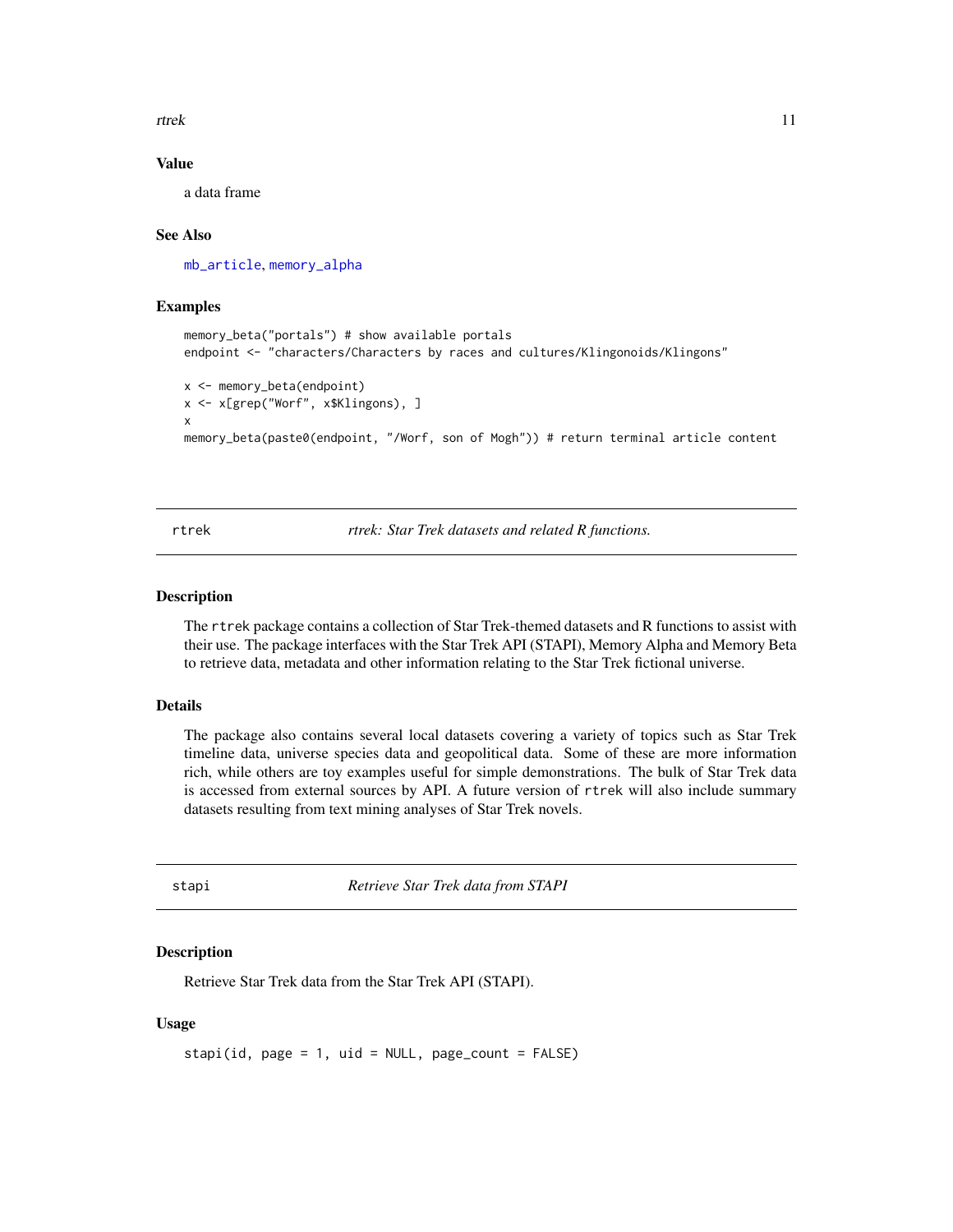#### <span id="page-11-0"></span>Arguments

| id         | character, name of STAPI entity. See details.                                                                                                                                                    |
|------------|--------------------------------------------------------------------------------------------------------------------------------------------------------------------------------------------------|
| page       | integer vector, defaults to first page.                                                                                                                                                          |
| uid        | NULL for search mode, character for extraction mode. See details.                                                                                                                                |
| page_count | logical, set to TRUE to do a preliminary check of the total number a pages of<br>results available for a potential entity search. This will only have the impact of<br>searching the first page. |

#### Details

See [stapiEntities](#page-12-1) for all the currently available API entities. These are the IDs for dataset collections or categories passed to id.

The universal ID uid can be supplied to retrieve a more specific subset of data. By default, uid = NULL and stapi operates in search mode. As part of a stepwise process, you can first use search mode. Then if the resulting data frame includes a uid column, you can make a second call to the function providing a specific uid. This puts stapi into extraction mode and will return satellite data associated with the unique entry from the original general sweep of the entity id.

rtrek employs anti-DOS measures. It will not perform an API call to STAPI more than once per second. To be an even better neighbor, you can increase this wait time using options, e.g. options(rtrek\_antidos = 10) to increase the minimum time between API calls to ten seconds. Values less than one are ignored (defaulting back to one second) and a warning will be thrown when making any API call if this is the case.

Currently STAPI contains primarily real world data such as episode air dates, movie metadata, or production company information. Fictional world data is secondary and more limited.

#### Value

a data frame in search mode, a list in extraction mode, and nothing is returned in page count check mode but the result is printed to the console.

#### Examples

```
library(dplyr)
stapi("character", page_count = TRUE) # check first
stapi("character", page = 2) %>% select(1:2)
Q <- stapi("character", uid = "CHMA0000025118")
Q$episodes %>% select(uid, title, stardateFrom, stardateTo)
```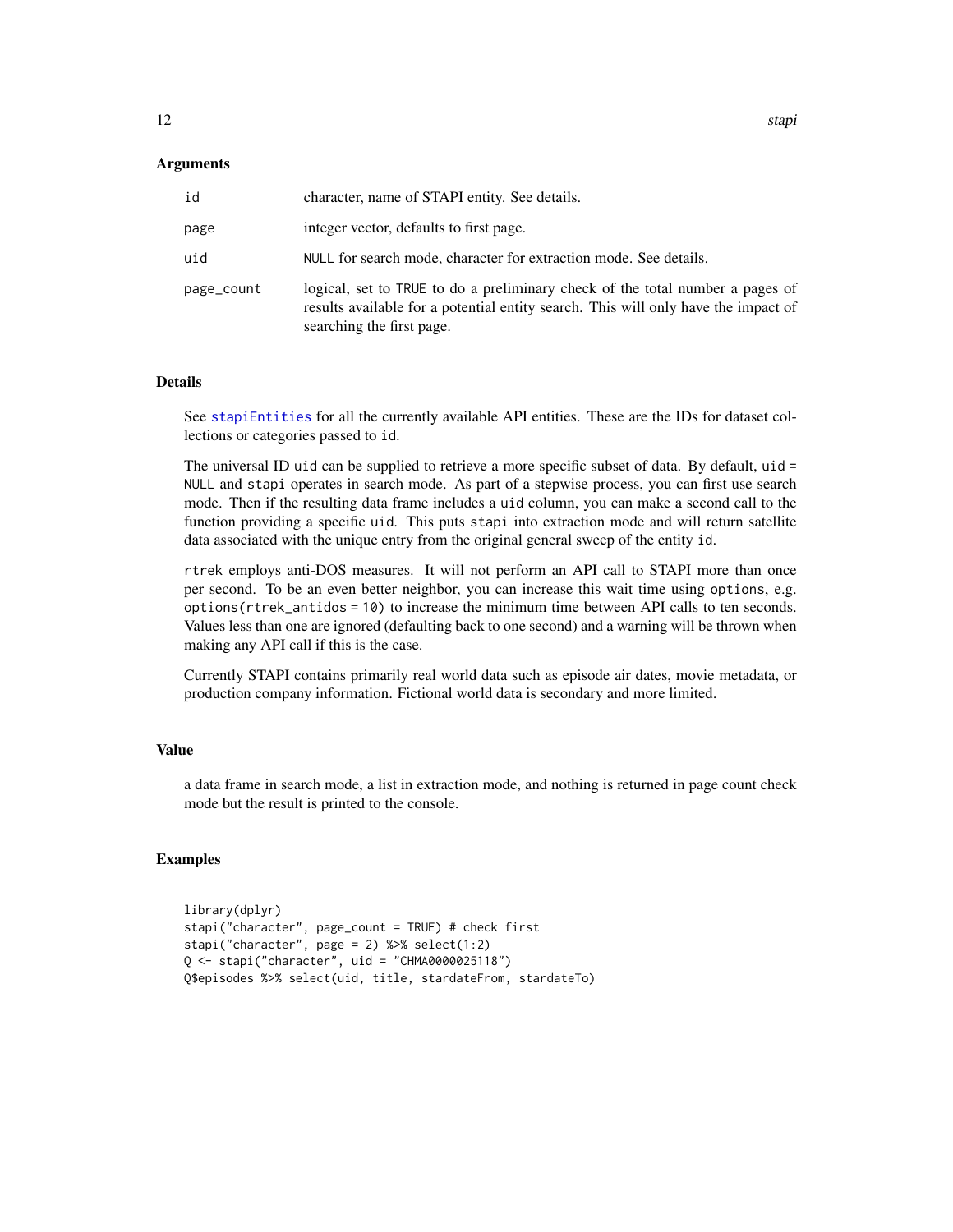<span id="page-12-1"></span><span id="page-12-0"></span>stapiEntities *Star Trek API entities.*

#### Description

A data frame with 40 rows and 4 columns listing the available STAPI entity IDs that can be passed to [stapi](#page-10-1), along with additional metadata regarding the content returned form an API call to each entity. This data frame helps you see what you will obtain from API calls beforehand. Every entity search returns a tibble data frame, with varying numbers of columns and different names depending on the entity content. There is also one nested column containing the column names of the data frame returned for each entity. This can be inspected directly for specific entities or stapiEntities can be unnested with a function like tidyr::unnest.

#### Usage

stapiEntities

#### Format

A data frame

#### See Also

[stapi](#page-10-1)

<span id="page-12-2"></span>stBooks *Star Trek novel metadata.*

### Description

A data frame with 783 rows and 11 columns containing metadata on Star Trek novels and other books taken directly from original books. The data frame contains most of the novels but is not comprehensive and may be out of date temporarily whenever new novels are published. It is largely complete through the end of 2017, though some older entries are still missing.

### Usage

stBooks

#### Format

A data frame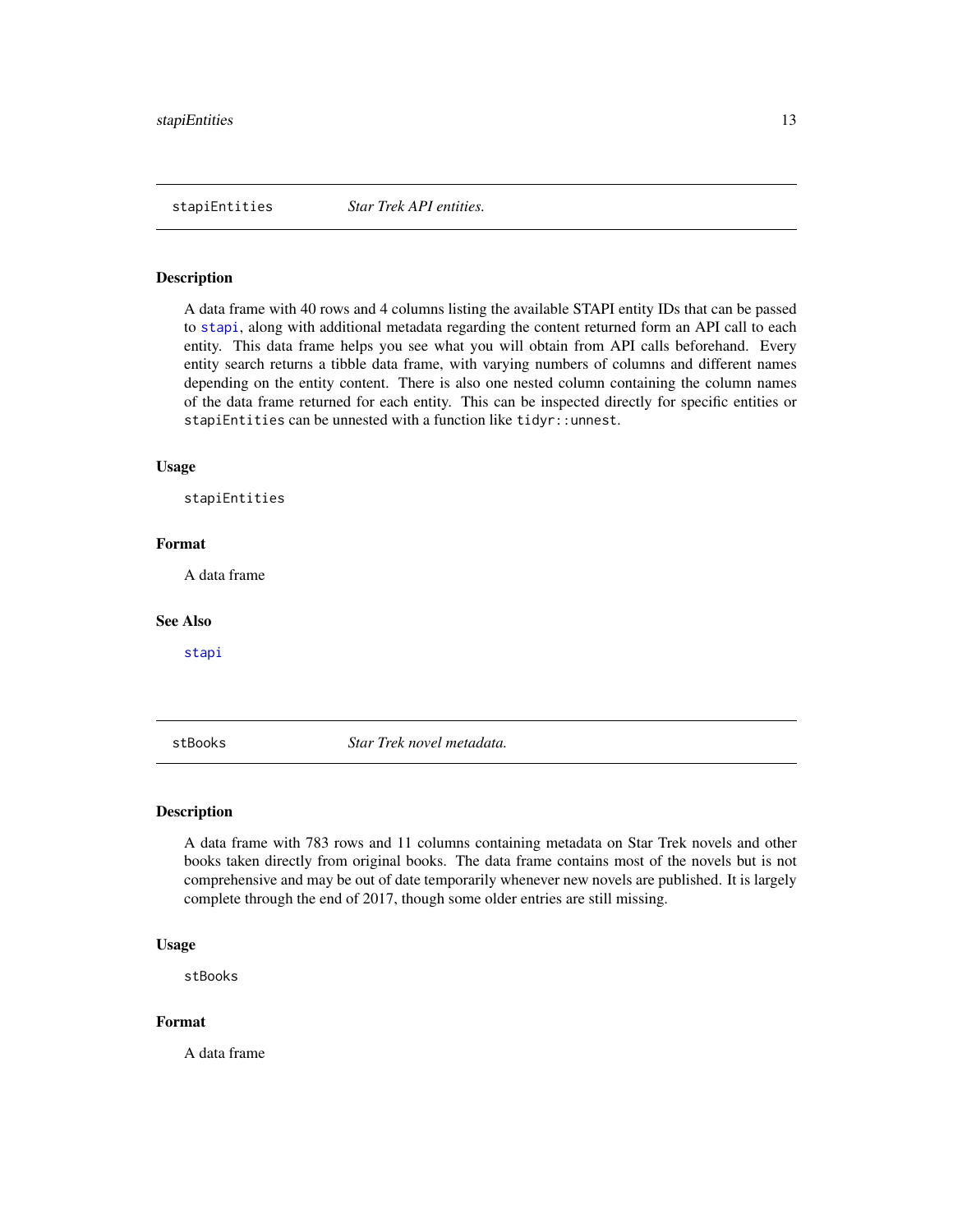## Details

stBooks: There may be some irregularities or erroneous entries based on the imperfect methods use to compile the metadata, but it is overall an accurate dataset.

The nchap column is largely accurate, but imperfect. Some entries suggest a book has an unusual number of chapters, but the parser is not perfect at determining what constitutes a chapter. However, many of the books with unusually high numbers of chapters are not erroneous but rather indicate a reference book, omnibus or anthology, as opposed to a standard novel.

## See Also

[stSeries](#page-14-1), [st\\_books\\_wiki](#page-15-1)

stGeo *Raster grid location data for stellar cartographic map tile sets.*

## Description

A data frame of with 18 rows and 4 columns. This data frame has an ID column for map tile set, a column of location names, and columns of respective column and row number of each location per map tile set.

#### Usage

stGeo

## Format

A data frame

<span id="page-13-1"></span>stLogos *Star Trek logos metadata.*

## Description

A data frame with 236 rows and 3 columns containing Star Trek logo metadata: category, description and URL. Logo artwork credited to Kris Trigwell. The logo images are served by stminutiae.com for personal and fair use.

#### Usage

stLogos

## Format

A data frame

<span id="page-13-0"></span>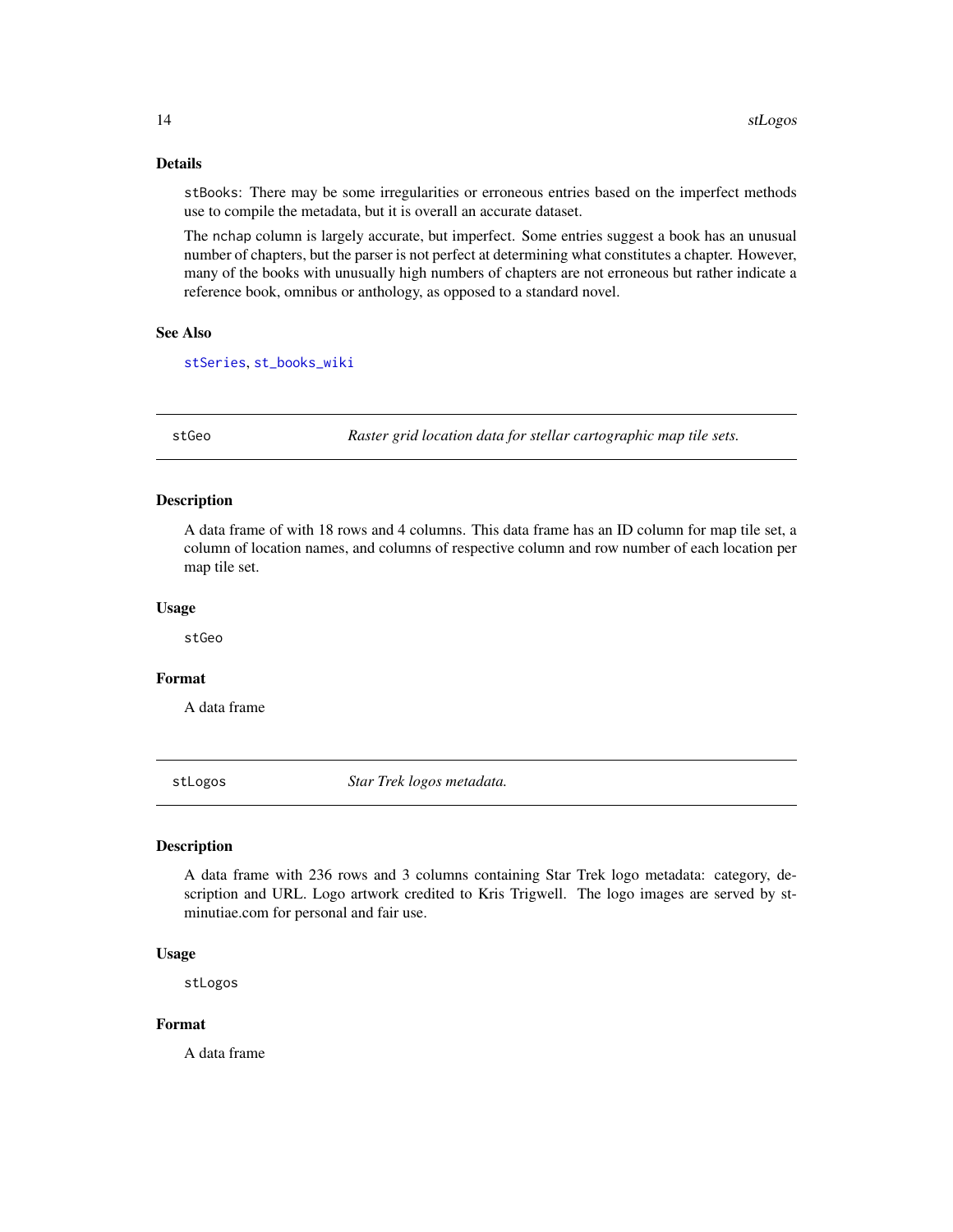#### <span id="page-14-0"></span>stSeries 15

## See Also

[st\\_logo](#page-17-1)

<span id="page-14-1"></span>stSeries *Star Trek series.*

## Description

A data frame with 35 rows and 3 columns containing names and abbreviations of Star Trek series and anthologies. There are so many because the table pertains to written works, which is inclusive of the more limited televised series.

#### Usage

stSeries

#### Format

A data frame

## Details

Some entries listed as series can be interpreted as miniseries, but that distinction is not made here. The official line between the two is not always clear and can also change as more novels are released.

Anthologies are listed as such, rather than as series. Reference manuals have a distinct entry. The Miscellaneous category can be considered synonymous with All-Series/Crossover, abbreviated elsewhere as simply ST for Star Trek in general, rather than as MISC.

#### See Also

[st\\_books\\_wiki](#page-15-1)

stSpecies *Species names and avatars, linked primarily from Memory Alpha.*

## Description

A data frame with 9 rows and 2 columns.

#### Usage

stSpecies

## Format

A data frame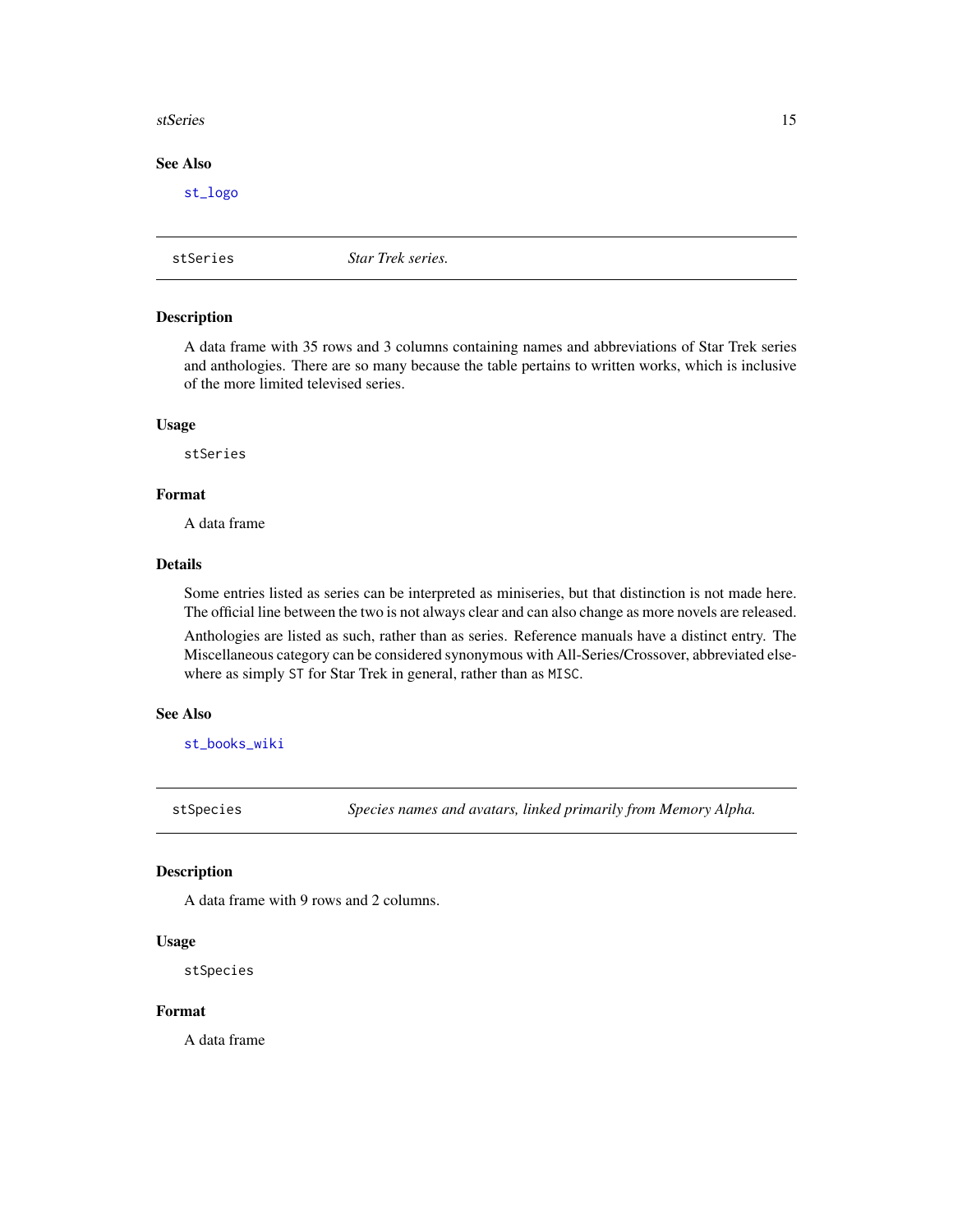<span id="page-15-2"></span><span id="page-15-0"></span>

A data frame with 2 row and 8 columns.

## Usage

stTiles

## Format

A data frame

<span id="page-15-1"></span>st\_books\_wiki *Go to Wikipedia entry for a specific book series*

## Description

This function opens a browser tab to the main Wikipedia entry for all Star Trek novels. For a more complete set of Star Trek series, miniseries and anthology names and acronyms, see the [stSeries](#page-14-1) and [stBooks](#page-12-2) datasets.

## Usage

st\_books\_wiki()

#### Value

opens a browser tab, nothing is returned.

### See Also

[stBooks](#page-12-2) [stSeries](#page-14-1)

## Examples

## Not run: st\_books\_wiki()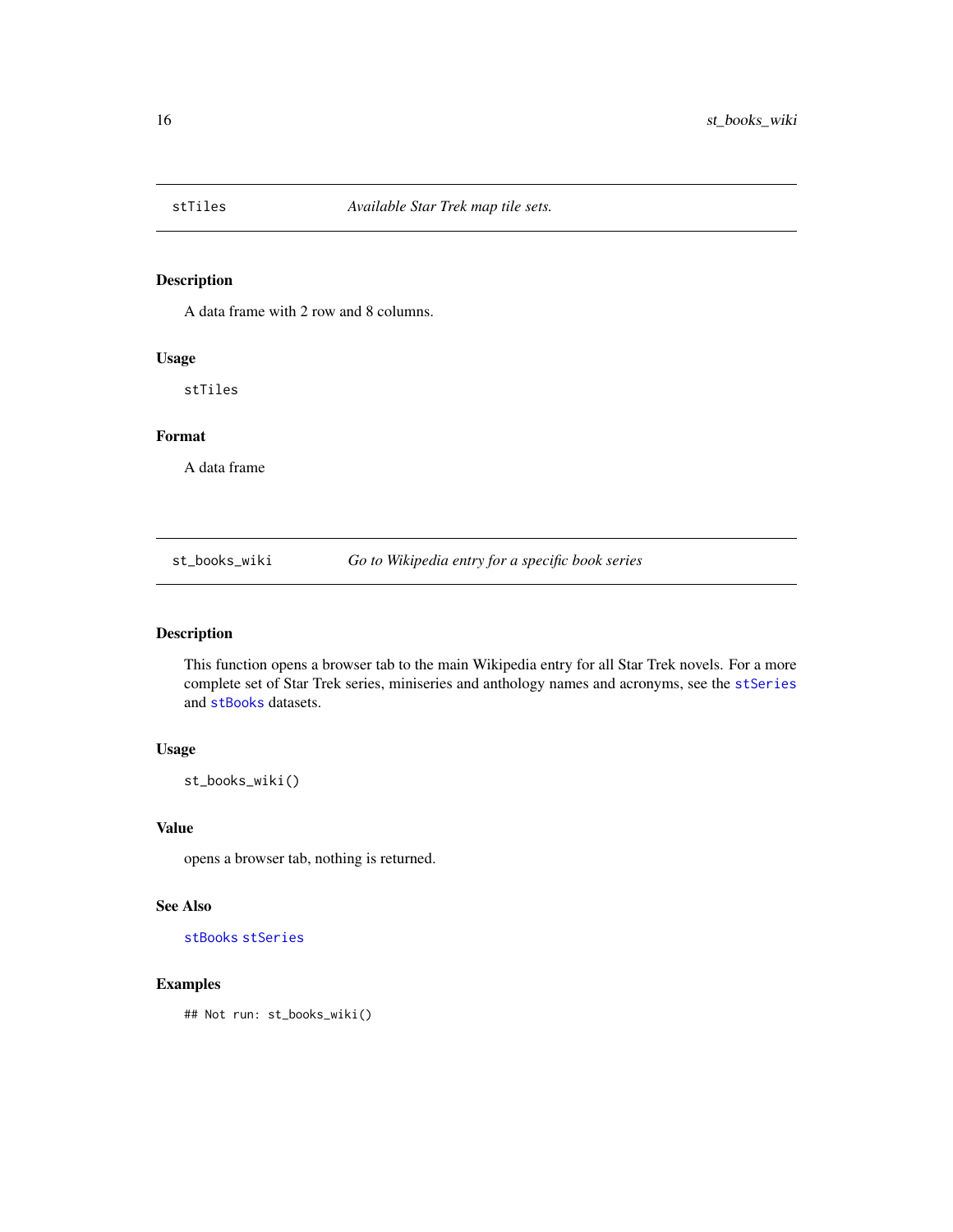<span id="page-16-0"></span>

List the available datasets in the rtrek package.

### Usage

st\_datasets()

#### Value

a character vector.

#### Examples

st\_datasets()

st\_font *Preview Star Trek fonts*

### Description

This function produces a plot showing a preview of a Star Trek font from the trekfont package. It will return a message if any of trekfont, showtext or ggplot2 are not installed. If family is missing, it will return a vector of all available font families.

#### Usage

st\_font(family, size = 11)

#### Arguments

| family | character, font family.              |
|--------|--------------------------------------|
| size.  | numeric, font size passed to ggplot. |

## Details

In RStudio on Windows the font may not show in the RStudio graphics device. Try using the regular R GUI.

## Value

a character vector, or a plot side effect. See details.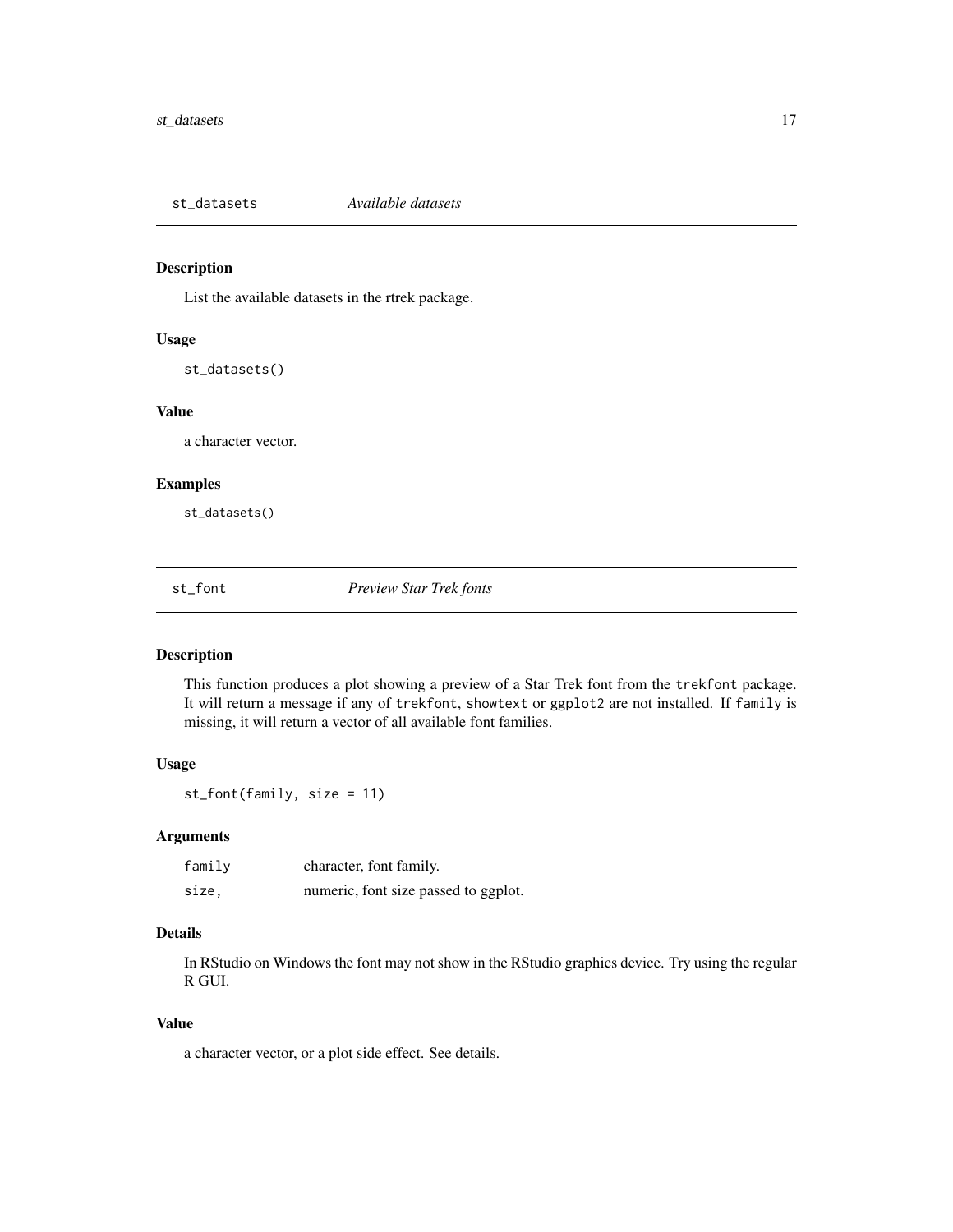## Examples

```
if(all(c("trekfont", "showtext", "ggplot2") %in% installed.packages())){
 st_font()
}
## Not run: st_font("Federation") # should be run in an interactive session
```
<span id="page-17-1"></span>st\_logo *Star Trek logos*

## Description

Download an image of a Star Trek logo and return a ggplot object.

## Usage

st\_logo(url, file, keep = FALSE)

## Arguments

| url  | character, the url of the image, must be one from the dataset stlogos. See<br>example. |
|------|----------------------------------------------------------------------------------------|
| file | character, output file name. Optional. See details.                                    |
| keep | logical, if FALSE (default) then file is only temporary.                               |

## Details

By default the downloaded file is not retained (keep = FALSE). The filename is derived from url if file is not provided. These files are all .gif. Whether or not the output file is kept, a ggplot object of the image is returned. For more information on attribution, see [stLogos](#page-13-1).

### Value

a ggplot object

### See Also

[stLogos](#page-13-1)

## Examples

## Not run: st\_logo(stLogos\$url[1])

<span id="page-17-0"></span>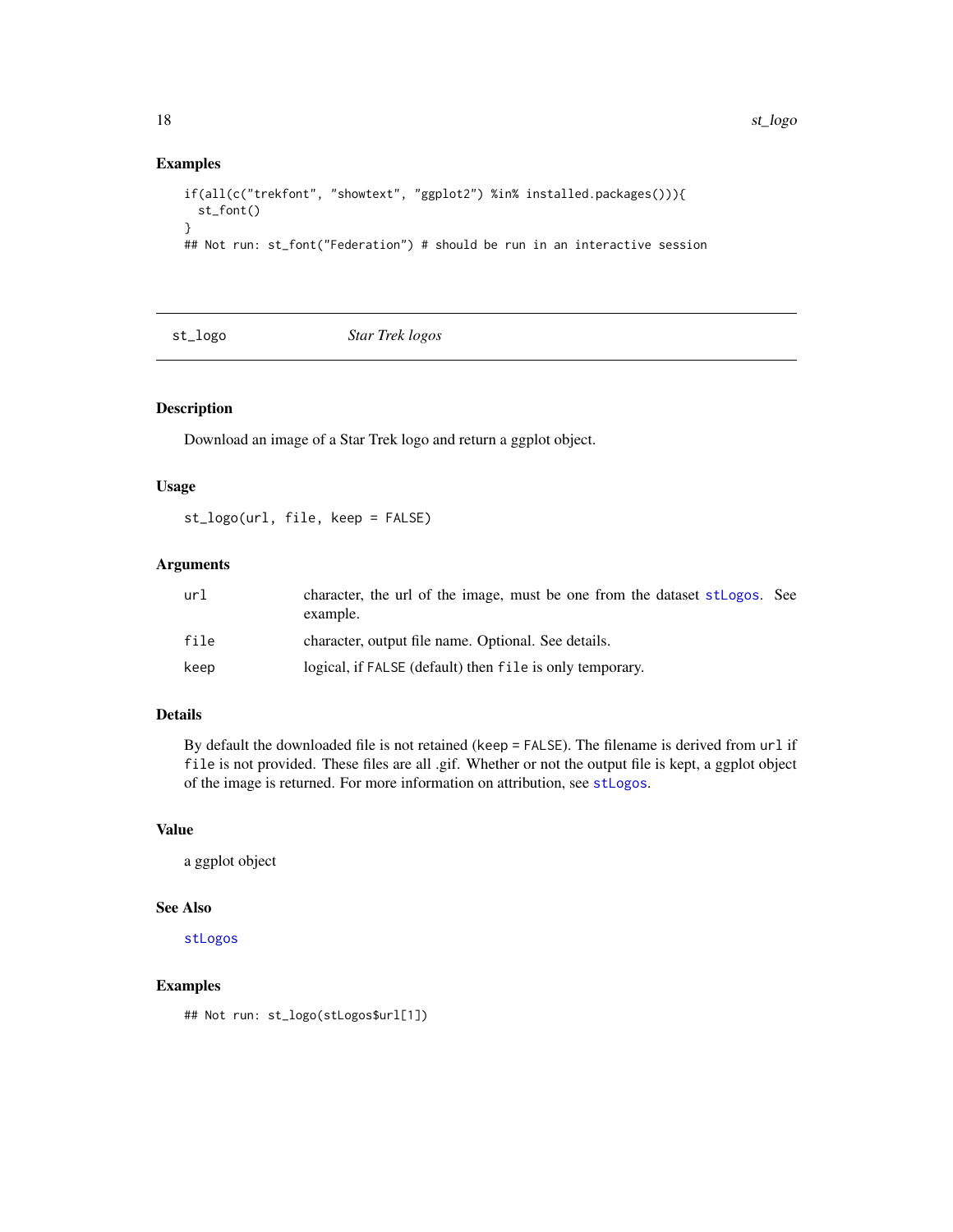<span id="page-18-2"></span><span id="page-18-0"></span>

This function returns the url associated with a tile set matching id.

## Usage

st\_tiles(id)

## Arguments

id character, name of map tile set ID. See [stTiles](#page-15-2).

## Details

Tile set data are stored in the [stTiles](#page-15-2) dataset. See for available IDs.

## Value

a character string.

## See Also

[stTiles](#page-15-2), [st\\_tiles\\_data](#page-18-1)

## Examples

st\_tiles("galaxy1")

<span id="page-18-1"></span>st\_tiles\_data *Ancillary location data for map tiles*

## Description

Obtain a table of ancillary data associated with various locations of interest, given a specific map tile set ID.

#### Usage

st\_tiles\_data(id)

## Arguments

id character, name of a map tile set.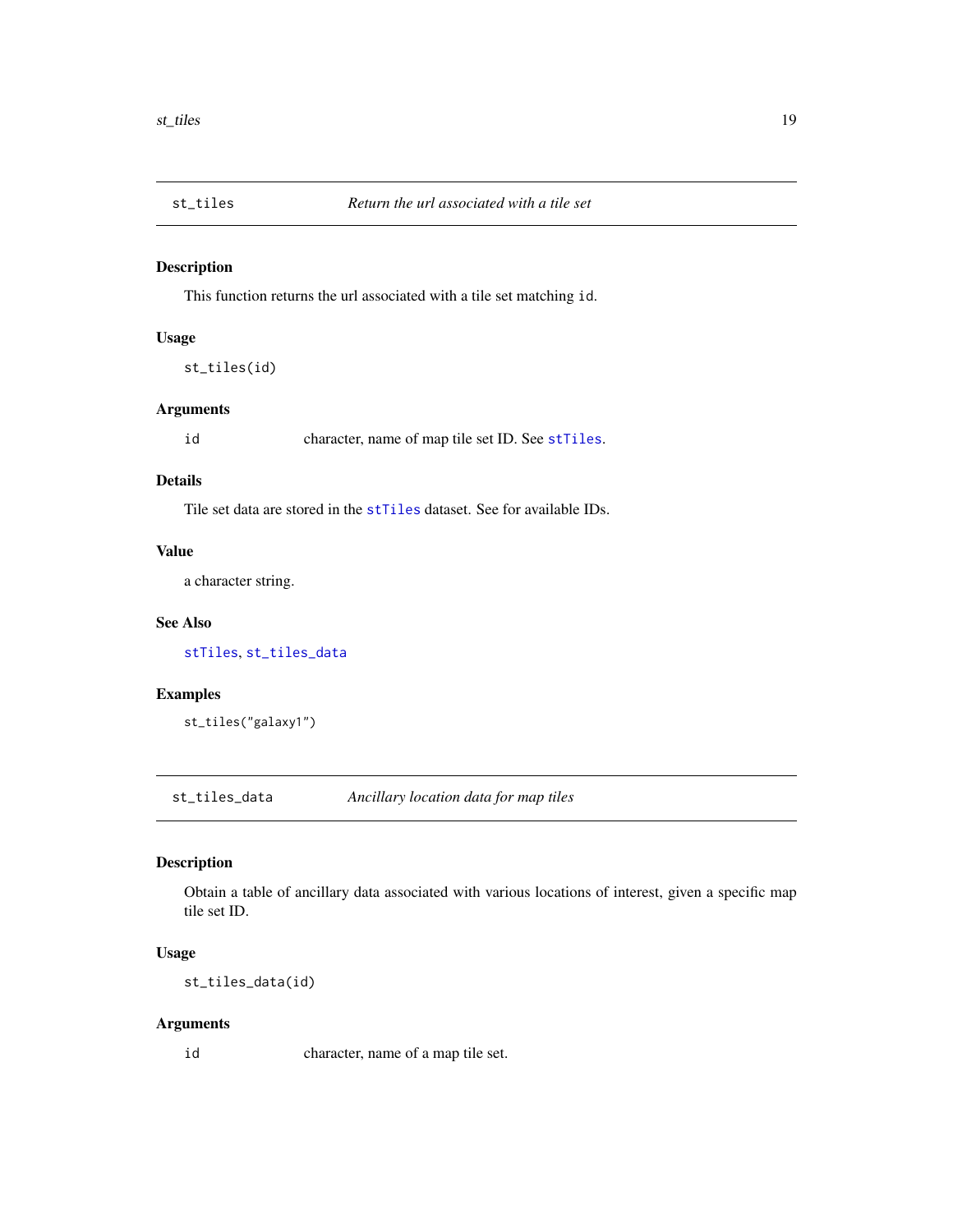## <span id="page-19-0"></span>Details

This function returns a small example data frame of location-specific data along with grid cell coordinates that are specific to the requested map tile set ID.

#### Value

a data frame

## See Also

[stTiles](#page-15-2), [st\\_tiles](#page-18-2)

#### Examples

st\_tiles\_data("galaxy2")

st\_transcripts *Import transcripts*

#### Description

Download a curated data frame based on episode and movie transcripts containing metadata and variables for analysis of scenes, character presence, dialog, sentiment, etc.

#### Usage

```
st_transcripts(type = c("clean", "raw"))
```
#### Arguments

type character, "clean" for curated nested data frame or "raw" for unprocessed text. See details.

#### Details

The data frame contains metadata associated with each transcript, one row per episode. It also contains a list column. By default (type = "clean"), this is a nested data frame of preprocessed text split into several variables including the speaking character, line spoken, scene descriptions, etc. For the raw text version, the list column contains vectors of unprocessed plain text.

Metadata includes the format (episode or movie), series, season, overall episode number, title, production order and original airdate if available and applicable. The two columns url and url2 show where source material can be browsed online, though not in a useful format for data analysis. The first set is used if possible because it contains more complete, higher quality data. When necessary, the derived data is based on text from the alternate source.

The dataset is nicely curated, but imperfect. There are text-parsing edge cases that are difficult to handle generally. The quality varies substantially across series. Datasets assembled based on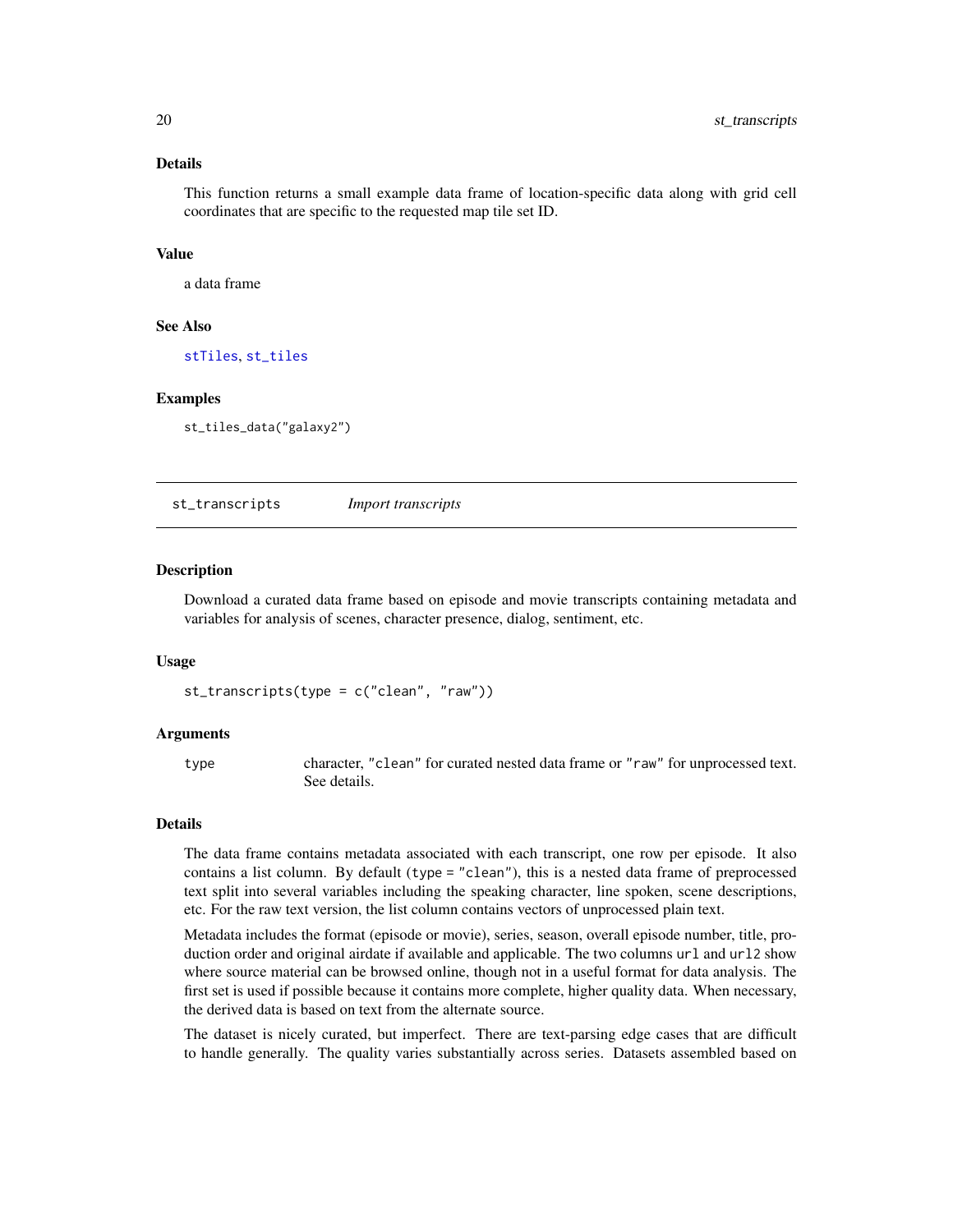## <span id="page-20-0"></span>theme\_rtrek 21

original transcripts are more informative, but not universally available. Other episodes are based on transcripts derived from closed captioning, in which case more fields will contain NA values.

This function downloads and returns a sizable tibble data frame. Each version is about 13-15 MB compressed. The returned tibble contains 726 rows (716 episodes and 10 movies), but each row has nested data.

## Value

a tibble data frame

#### Examples

## Not run: stTranscripts <- st\_transcripts()

theme\_rtrek *ggplot2 themes*

## Description

A collection of ggplot2 themes.

#### Usage

```
theme_rtrek(
 base_size = 11,
 base_family = \overline{''''},
 base_line_size = base_size/22,
 base_rect_size = base_size/22
)
theme_rtrek_dark(
 base_size = 11,
 base_family = ",
 base_line_size = base_size/22,
 base_rect_size = base_size/22
)
```
#### Arguments

base\_size base font size. base\_family base font family. base\_line\_size base size for line elements. base\_rect\_size base size for rect elements.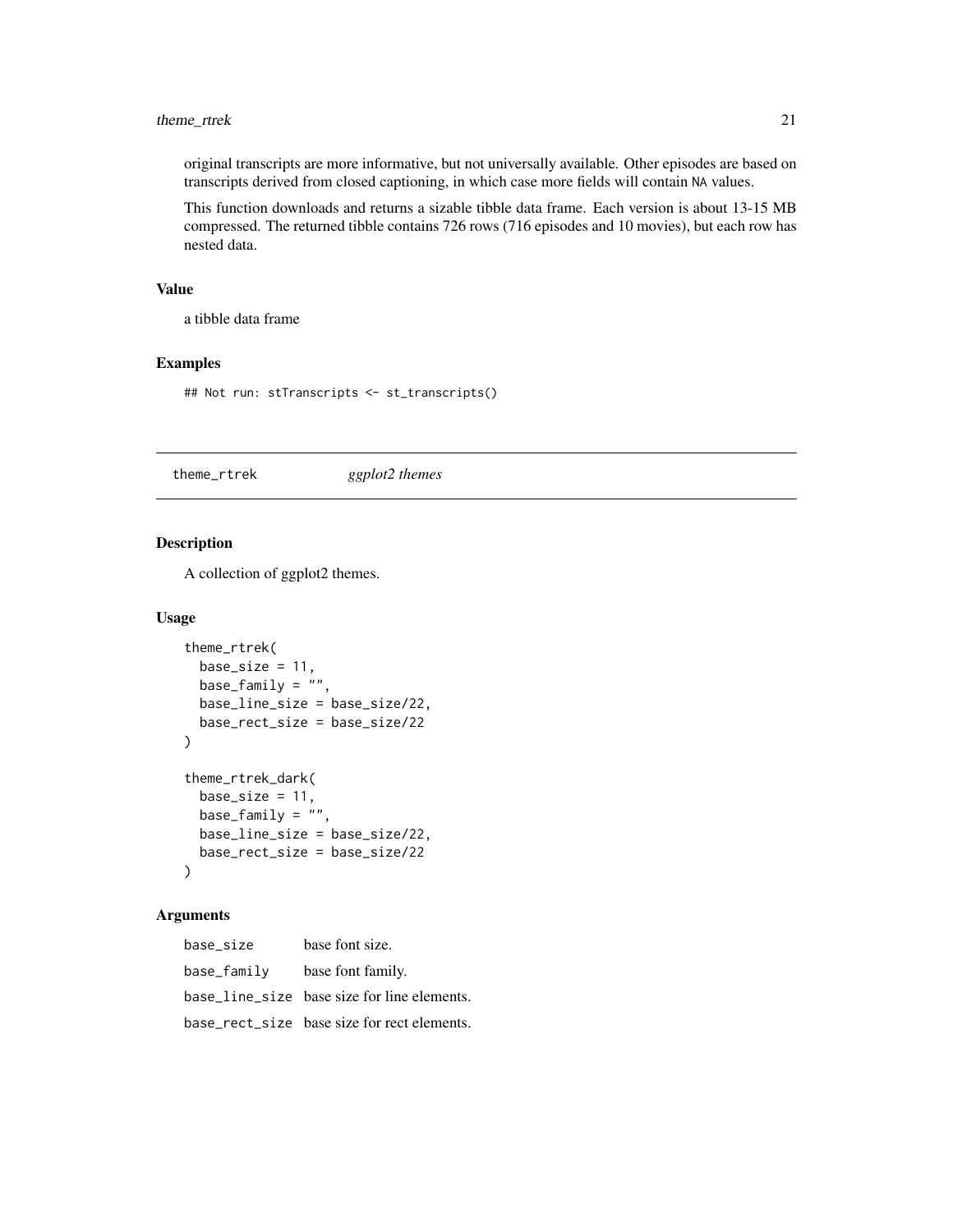<span id="page-21-0"></span>

Convert (column, row) numbers to  $(x, y)$  coordinates for a given tile set.

## Usage

tile\_coords(data, id)

## Arguments

| data | a data frame containing columns named col and row. These contain column- |
|------|--------------------------------------------------------------------------|
|      | row number pairs defining matrix cells in tile set id. See details.      |
| id   | character, name of map tile set ID. See strilles.                        |

#### Details

This function converts column and row indices for an available map tile set matrix to coordinates that can be used in a Leaflet map. See [stTiles](#page-15-2) for available tile sets.

data cannot contain columns named x or y, which are reserved for the column-appended output data frame.

Each tile set has a simple/non-geographical coordinate reference system (CRS). Respective coordinates are based on the dimensions of the source image used to generate each tile set. The same column and row pair will yield different map coordinates for different tile sets. Typical for matrices, columns are numbered increasing from left to right and rows increasing from top to bottom. The output of tile\_coords is a typical Cartesian coordinate system, increasing from left to right and bottom to top.

### Value

a data frame.

#### Examples

```
d \le - data.frame(row = c(0, 3222, 6445), col = c(0, 4000, 8000))
tile_coords(d, "galaxy1")
```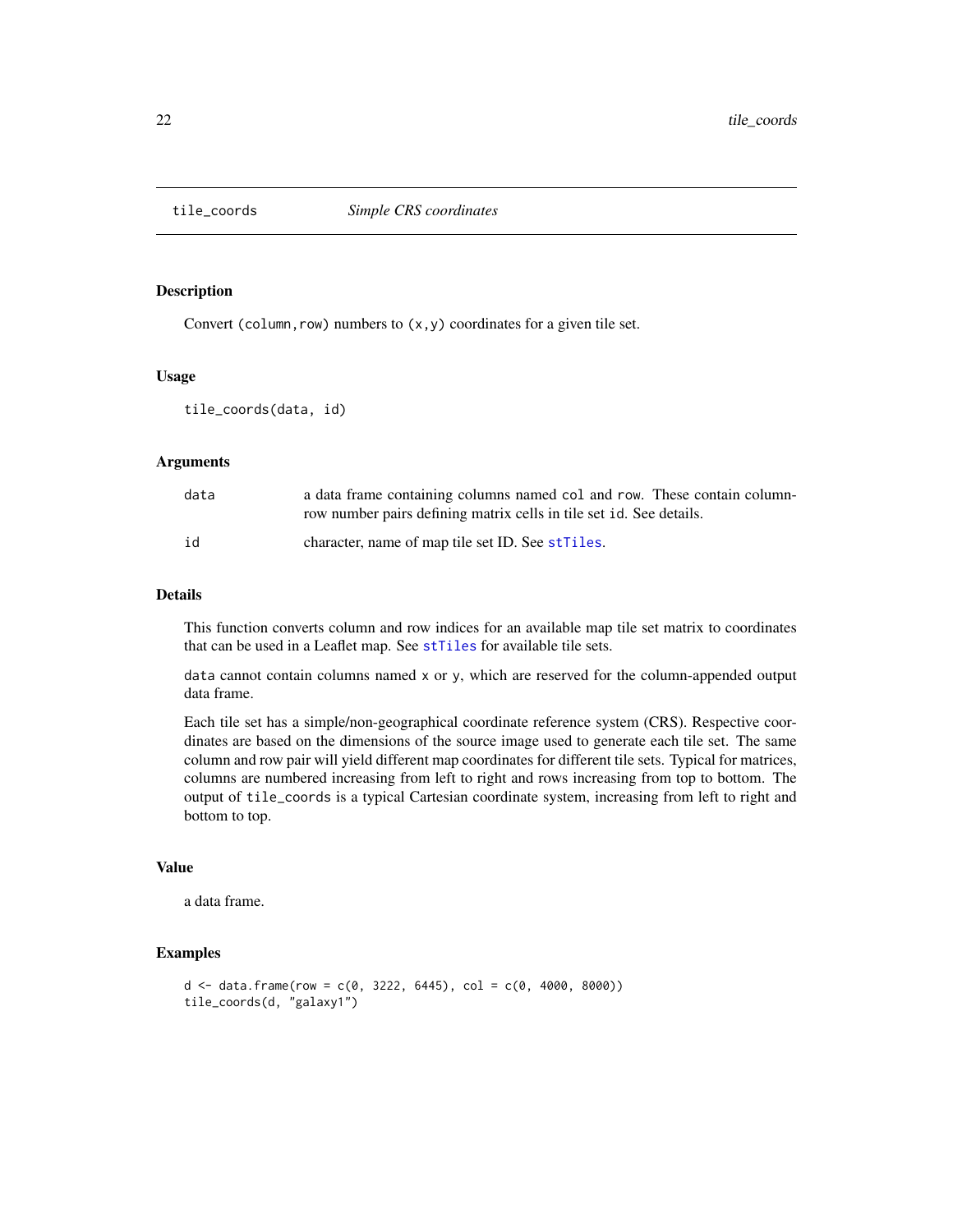<span id="page-22-2"></span><span id="page-22-0"></span>

A data frame with 2122 rows and 14 columns containing Star Trek timeline data. This dataset is novel-driven, meaning that the timeline entries (rows) provide a chronologically ordered list of licensed Star Trek novels.

## Usage

tlBooks

#### Format

A data frame

#### Details

Specifically, this curated dataset includes data derived from historical timeline information in the appendix of the Star Trek reference manual, Voyages of the Imagination, which provides information on the large collection of licensed Star Trek literature. The authors note that the original timeline includes "novels, short stories, eBooks, novelizations, Simon & Schuster Audio original audio books, Minstrel Books young adult books, and classic novels from Bantam and Ballantine Books, published through October 2006."

While this data is very informative, it is clearly many years out of date. It is also necessarily speculative. Settings are determined based in part on what is interpreted to be the intention of a given author for a given production. Nevertheless, it still represents possibly the highest quality representation of the chronological ordering of Star Trek fiction that combines episodes and movies with written works. The concurrent timeline of Star Trek TV episodes and movies are interleaved with the novels and other written fiction for fuller context resulting in a much richer timeline. See the tlEvents dataset for an event-driven timeline.

## See Also

[tlEvents](#page-22-1) [tlFootnotes](#page-23-1)

<span id="page-22-1"></span>tlEvents *Star Trek event-based timeline.*

#### **Description**

A data frame with 1241 rows and 6 columns containing Star Trek timeline data. This dataset is event-driven, meaning that the timeline entries (rows) provide chronologically ordered historical events from the Star Trek universe. See the tlBooks dataset for an novel-driven timeline.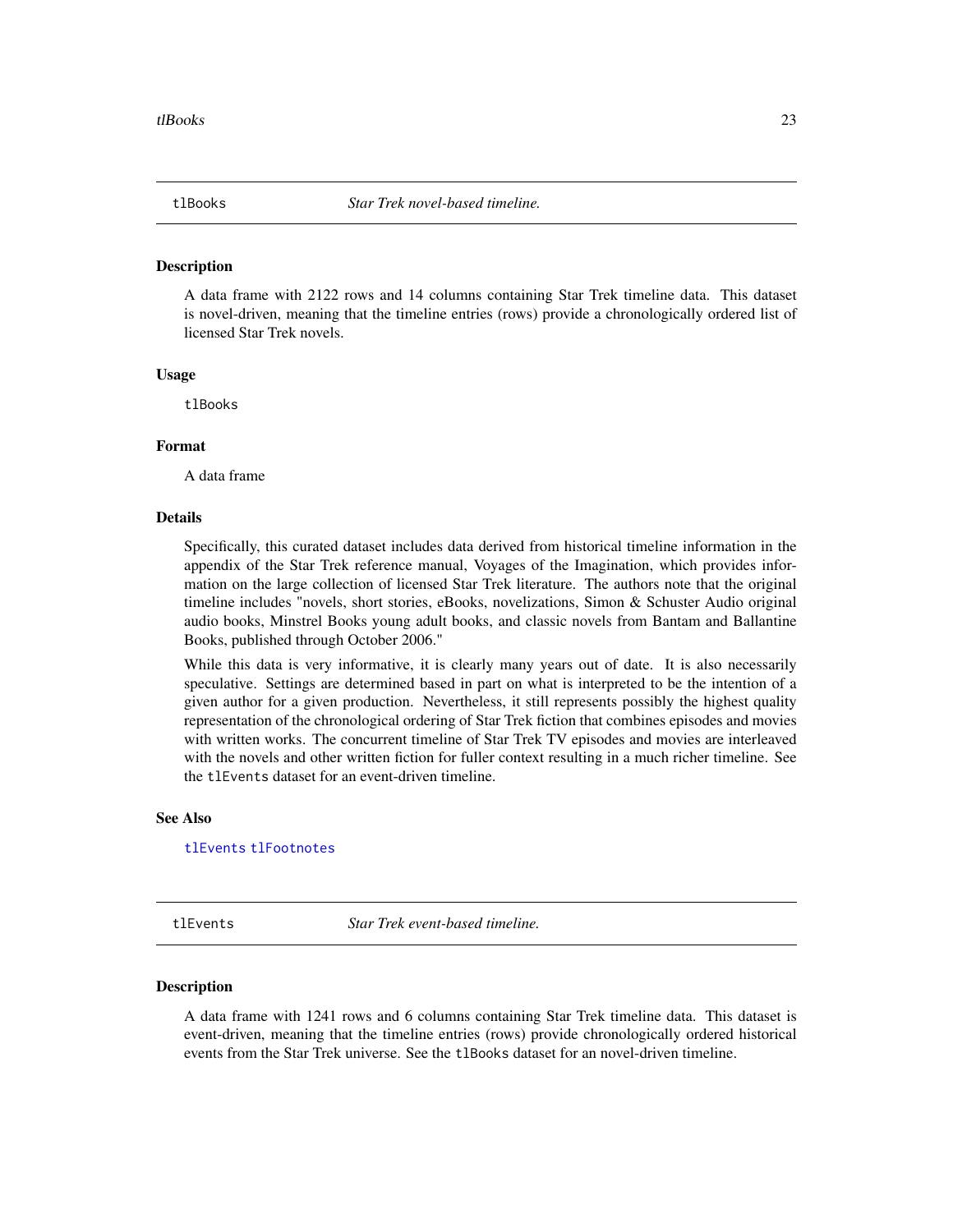## Usage

tlEvents

#### Format

A data frame

#### Details

As with tlBooks, this timeline is quite out of date. In fact it is at least somewhat more out of date than tlBooks. This timeline is also more problematic than the other, and less relevant moving forward. Its updating essentially ceased as the other began.

However, it is included because unlike tlBooks, which is a timeline of production titles, this timeline dataset is event-driven. While it may now be erroneous in places even independent from being out of date, it is useful for its informative textual entries referencing historically significant events in Star Trek lore.

#### See Also

[tlBooks](#page-22-2) [tlFootnotes](#page-23-1)

<span id="page-23-1"></span>tlFootnotes *Star Trek timeline footnotes.*

## Description

A data frame with 605 rows and 3 columns containing footnotes associated by ID with various entries in package timeline datasets, tlBooks and tlEvents.

#### Usage

tlFootnotes

## Format

A data frame

### See Also

[tlBooks](#page-22-2) [tlEvents](#page-22-1)

<span id="page-23-0"></span>